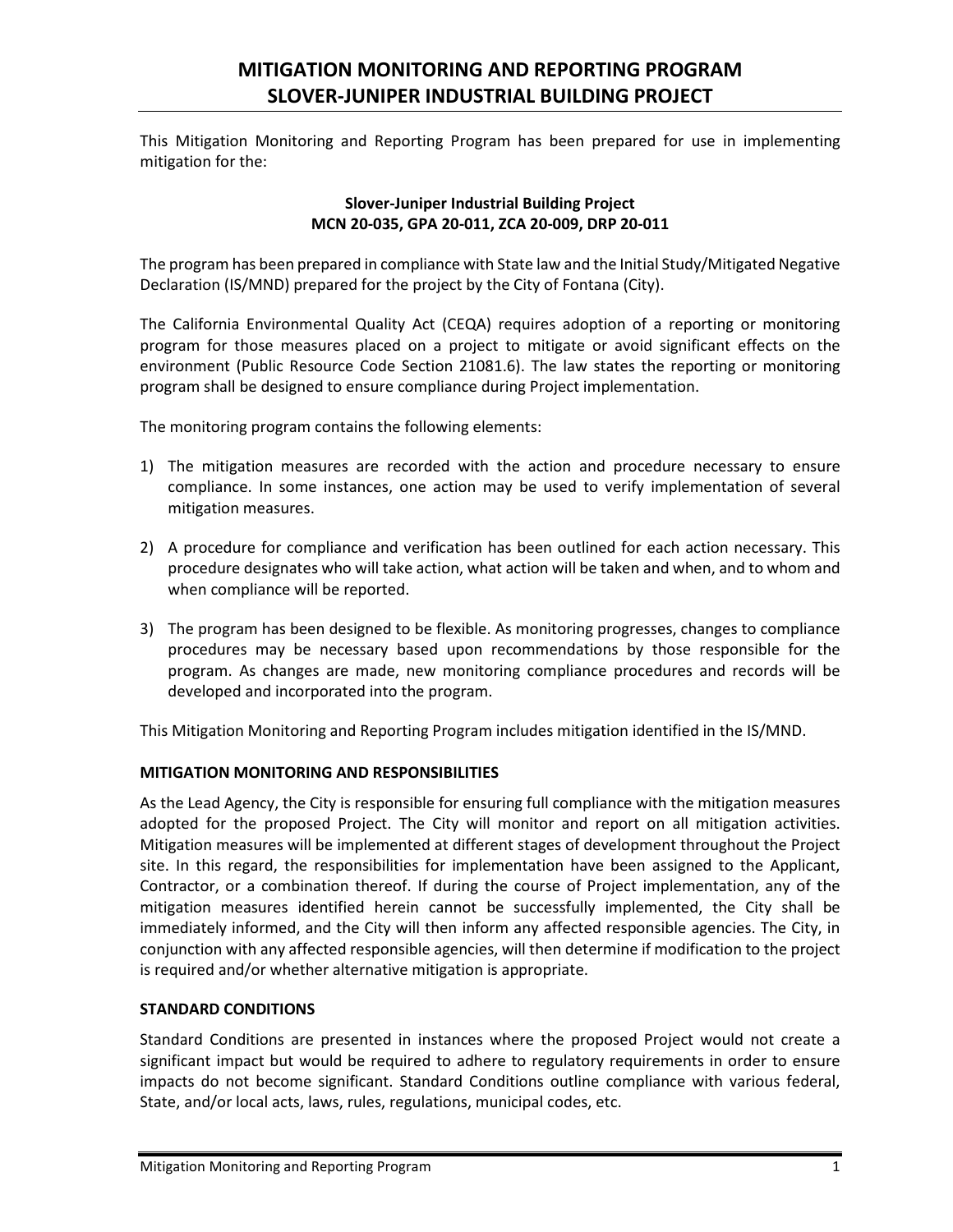**THIS PAGE INTENTIONALLY LEFT BLANK**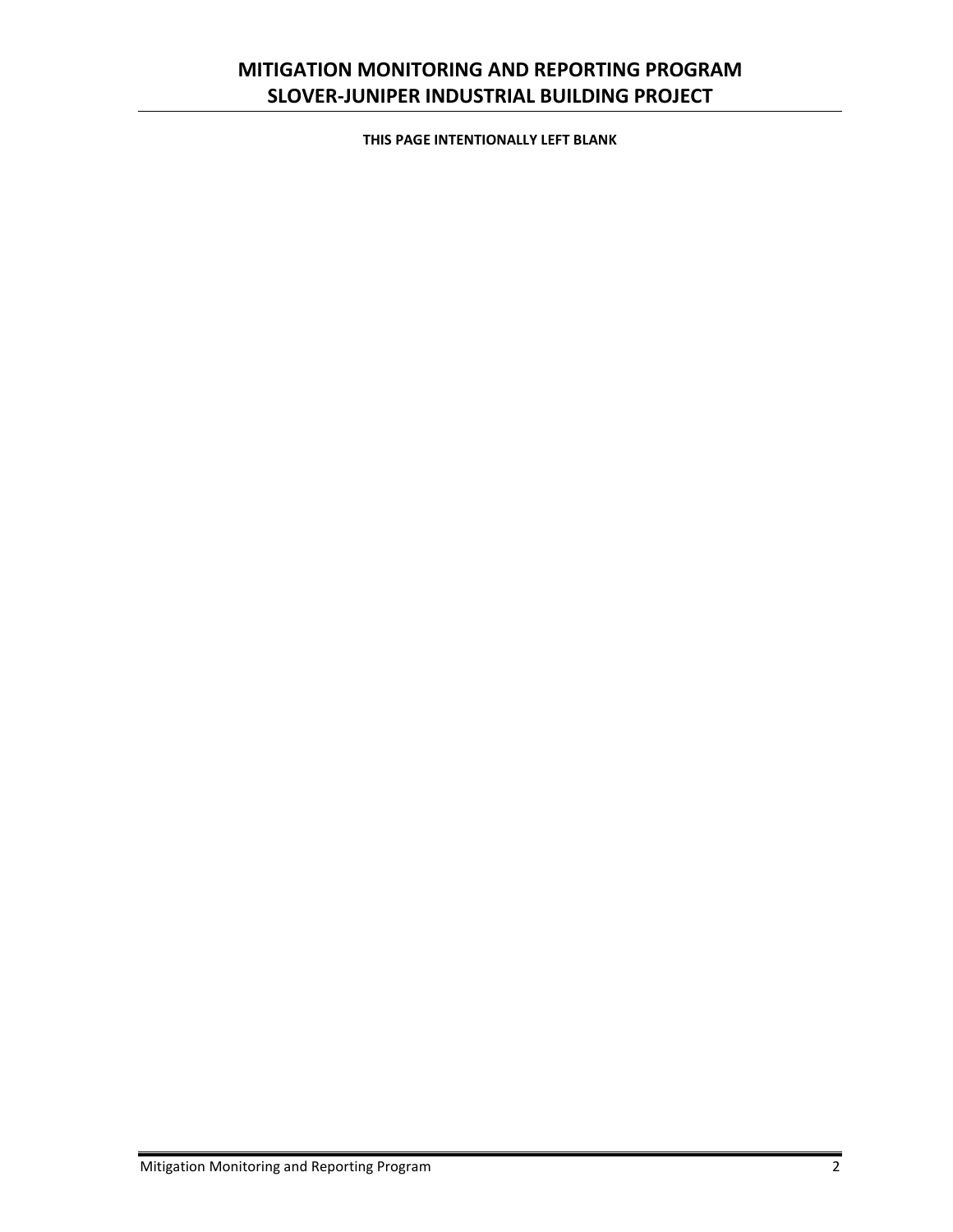#### **MITIGATION MONITORING AND REPORTING PROGRAM CHECKLIST**

| Project Name: Slover-Juniper Industrial Building Project                                                                                                                                                                                                                                                                                                                                                                                                                                                                                                                                                                                                                                                                                                                                                                                                                                                                                                              |                                                     |                                                                                                                         | Applicant:                                                                                                                                                                             | Lebbea, LLC                          |                                                                                          |
|-----------------------------------------------------------------------------------------------------------------------------------------------------------------------------------------------------------------------------------------------------------------------------------------------------------------------------------------------------------------------------------------------------------------------------------------------------------------------------------------------------------------------------------------------------------------------------------------------------------------------------------------------------------------------------------------------------------------------------------------------------------------------------------------------------------------------------------------------------------------------------------------------------------------------------------------------------------------------|-----------------------------------------------------|-------------------------------------------------------------------------------------------------------------------------|----------------------------------------------------------------------------------------------------------------------------------------------------------------------------------------|--------------------------------------|------------------------------------------------------------------------------------------|
|                                                                                                                                                                                                                                                                                                                                                                                                                                                                                                                                                                                                                                                                                                                                                                                                                                                                                                                                                                       |                                                     |                                                                                                                         | Date:                                                                                                                                                                                  | <b>September 14, 2020</b>            |                                                                                          |
| <b>Mitigation Measure No. / Implementing Action</b>                                                                                                                                                                                                                                                                                                                                                                                                                                                                                                                                                                                                                                                                                                                                                                                                                                                                                                                   | Responsible<br>for<br><b>Monitoring</b>             | <b>Timing of</b><br><b>Verification</b>                                                                                 | <b>Method of Verification</b>                                                                                                                                                          | Verified<br>Date/<br><b>Initials</b> | <b>Sanctions for Non-</b><br>Compliance                                                  |
| <b>BIOLOGICAL RESOURCES</b>                                                                                                                                                                                                                                                                                                                                                                                                                                                                                                                                                                                                                                                                                                                                                                                                                                                                                                                                           |                                                     |                                                                                                                         |                                                                                                                                                                                        |                                      |                                                                                          |
| MITIGATION MEASURE BIO-1: If demolition or ground<br>disturbance is proposed during nesting bird season<br>(February 15 to August 31), a pre-construction nesting<br>survey shall be conducted by a qualified biologist<br>(Project Biologist) within 72 hours prior to start of work<br>pursuant to Sections 3503-3801 of the California Fish<br>and Game Code. If the survey indicates nesting birds are<br>present, an appropriate buffer to be established by the<br>Project Biologist shall be marked off around the nest(s),<br>and no demolition or construction activity shall occur in<br>that area during nesting activities. Demolition and/or<br>construction may resume within the established buffer<br>when the Project Biologist determines the nest is no<br>longer occupied and all juveniles have left the nest. This<br>measure shall be implemented to the satisfaction of the<br>City of Fontana Community Development Director or<br>designee. | Community<br>Development<br>Director or<br>designee | Prior to the<br>issuance of<br>demolition and<br>grading permits,<br>and during<br>demolition and<br>grading activities | Evidence to the City:<br>1) the required pre-<br>construction surveys have<br>been completed<br>2) the establishment and<br>maintenance (as<br>applicable) of appropriate<br>buffer(s) |                                      | Withhold demolition<br>and/or grading permit,<br>and/or issuance of a<br>stop work order |
| MITIGATION MEASURE BIO-2: Prior to removal of the<br>25 tree stumps exhibiting sucker re-growth from the<br>Project site (refer to Figure 2 and Table E of Appendix C)<br>the Project Applicant shall coordinate with City staff to<br>identify suitable replacement trees in accordance with<br>Section 28-67(f) of Article III: Preservation of Heritage,<br>Significant, and Specimen Trees of the City Municipal<br>Code. Each tree stump exhibiting sucker re-growth shall<br>be replaced with one 15-gallon tree of a species to be<br>determined by the staff. This measure shall be<br>implemented to the satisfaction of the City of Fontana                                                                                                                                                                                                                                                                                                                 | Community<br>Development<br>Director or<br>designee | Prior to removal of<br>specified tree<br>stumps                                                                         | Applicant shall coordinate<br>with City staff to identify<br>suitable replacement trees                                                                                                |                                      | Withhold grading permit<br>and/or issuance of a<br>stop work order                       |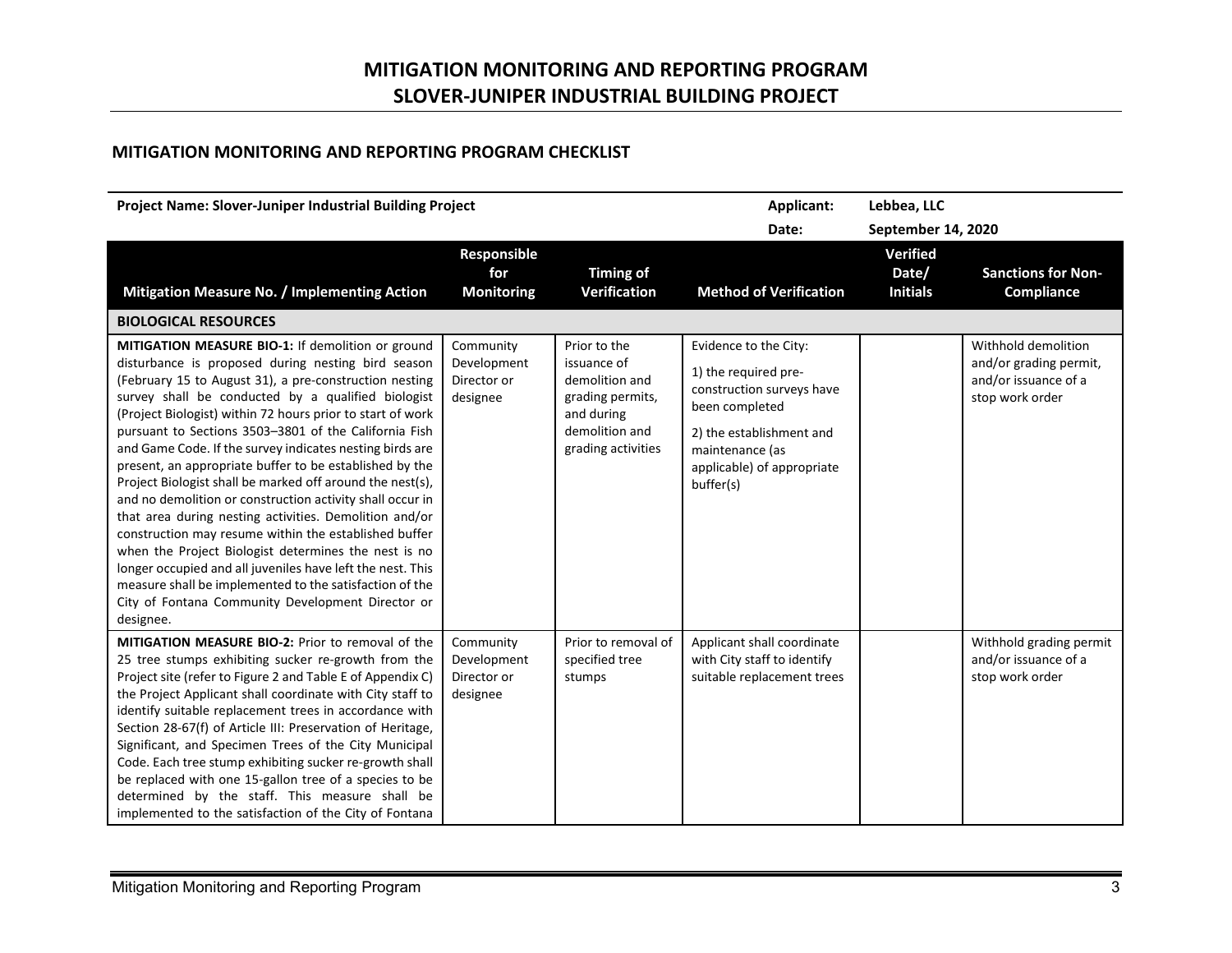| Community Development Director or designee.                                                                                                                                                                                                                                                                                                                                                                                                                                                                                                                                                                                                                                                                                                                                                                                                                                                                                                                                                                                                                                                                                                                                                                                                                                                                                                                             |                                                          |                                                               |                                                                                                                                                                                                                                                                      |                                                                                        |
|-------------------------------------------------------------------------------------------------------------------------------------------------------------------------------------------------------------------------------------------------------------------------------------------------------------------------------------------------------------------------------------------------------------------------------------------------------------------------------------------------------------------------------------------------------------------------------------------------------------------------------------------------------------------------------------------------------------------------------------------------------------------------------------------------------------------------------------------------------------------------------------------------------------------------------------------------------------------------------------------------------------------------------------------------------------------------------------------------------------------------------------------------------------------------------------------------------------------------------------------------------------------------------------------------------------------------------------------------------------------------|----------------------------------------------------------|---------------------------------------------------------------|----------------------------------------------------------------------------------------------------------------------------------------------------------------------------------------------------------------------------------------------------------------------|----------------------------------------------------------------------------------------|
| <b>GEOLOGY AND SOILS</b>                                                                                                                                                                                                                                                                                                                                                                                                                                                                                                                                                                                                                                                                                                                                                                                                                                                                                                                                                                                                                                                                                                                                                                                                                                                                                                                                                |                                                          |                                                               |                                                                                                                                                                                                                                                                      |                                                                                        |
| MITIGATION MEASURE GEO-1: Prior to issuance of<br>grading and/or building permits, the Project Applicant<br>shall provide evidence to the City of Fontana (City) for<br>review and approval that proposed structures, features,<br>and facilities have been designed and would be<br>constructed in conformance with applicable provisions<br>of the 2019 edition of the California Building Code (CBC)<br>or the most current edition of the CBC in effect at the<br>time the Applicant's development application is<br>deemed complete by the City.                                                                                                                                                                                                                                                                                                                                                                                                                                                                                                                                                                                                                                                                                                                                                                                                                   | <b>Building</b><br>and<br>Safety Director<br>or designee | Prior to issuance of<br>grading<br>and/or<br>building permits | Evidence to the City that a<br>site-specific geotechnical<br>investigation is prepared<br>for the Project and that<br>construction plans comply<br>with the California Building<br>Code and<br>recommendations cited in<br>the Project Geotechnical<br>Investigation | Withhold grading and/or<br>building permits and/or<br>issuance of a stop work<br>order |
| Additionally, the Project Applicant shall prepare a site-<br>specific geotechnical investigation of the Project and<br>provide evidence to the City that the recommendations<br>cited in the geotechnical investigation are incorporated<br>into Project plans and/or implemented as deemed<br>appropriate by the City. Geotechnical recommendations<br>may include, but are not limited to, removal of existing<br>vegetation, structural foundations, floor slabs, utilities,<br>septic systems, and any other surface and subsurface<br>improvements that would not remain in place for use<br>with the new development. Remedial earthwork,<br>overexcavation, and ground improvement shall occur to<br>depths specified in the geotechnical investigation to<br>provide a sufficient layer of engineered fill or densified<br>soil beneath the structural footings/foundations, as well<br>as proper surface drainage devices and erosion control.<br>Retaining wall parameters shall be in accordance with<br>the geotechnical investigation to protect against lateral<br>spreading and landslides. Construction of concrete<br>structures in contact with subgrade soils determined to<br>be corrosive shall include measures to protect concrete,<br>steel, and other metals. Verification testing must be<br>performed upon completion of ground improvements |                                                          |                                                               |                                                                                                                                                                                                                                                                      |                                                                                        |
| to confirm that the compressible soils have been<br>sufficiently densified. The structural engineer must<br>determine the ultimate thickness and reinforcement of                                                                                                                                                                                                                                                                                                                                                                                                                                                                                                                                                                                                                                                                                                                                                                                                                                                                                                                                                                                                                                                                                                                                                                                                       |                                                          |                                                               |                                                                                                                                                                                                                                                                      |                                                                                        |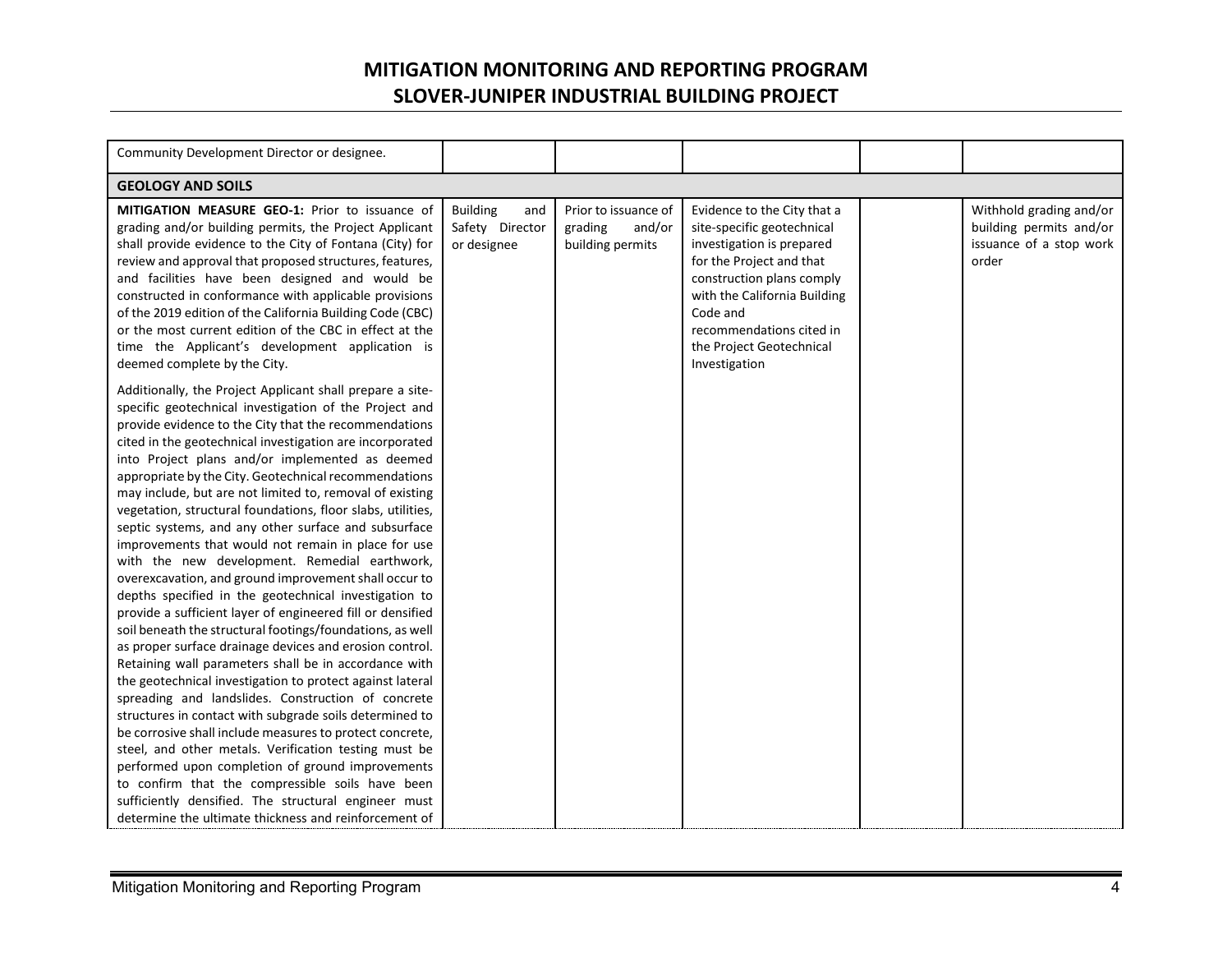| the building floor slabs based on the imposed slab<br>loading.                                                                                                                                                                                                                                                                                                                                                                                                                                                                                                                                                                                                                                                                                                                                                                                                                                                                                                                                                                                                                                                                                                                                                                                                                                                                                                                                                                                                                                                                                                                                                                                                                |                                                     |                                         |                                                                                                                              |                                                                    |
|-------------------------------------------------------------------------------------------------------------------------------------------------------------------------------------------------------------------------------------------------------------------------------------------------------------------------------------------------------------------------------------------------------------------------------------------------------------------------------------------------------------------------------------------------------------------------------------------------------------------------------------------------------------------------------------------------------------------------------------------------------------------------------------------------------------------------------------------------------------------------------------------------------------------------------------------------------------------------------------------------------------------------------------------------------------------------------------------------------------------------------------------------------------------------------------------------------------------------------------------------------------------------------------------------------------------------------------------------------------------------------------------------------------------------------------------------------------------------------------------------------------------------------------------------------------------------------------------------------------------------------------------------------------------------------|-----------------------------------------------------|-----------------------------------------|------------------------------------------------------------------------------------------------------------------------------|--------------------------------------------------------------------|
| As necessary, the City may require additional studies<br>and/or engineering protocols to meet its requirements.<br>This measure shall be implemented to the satisfaction<br>of the City Director of Building and Safety or designee.                                                                                                                                                                                                                                                                                                                                                                                                                                                                                                                                                                                                                                                                                                                                                                                                                                                                                                                                                                                                                                                                                                                                                                                                                                                                                                                                                                                                                                          |                                                     |                                         |                                                                                                                              |                                                                    |
| MITIGATION MEASURE GEO-2: Prior to issuance of<br>grading permits, the City of Fontana (City) shall verify<br>that the following note is included on all grading plans:<br>"If paleontological resources are encountered<br>during the course of ground disturbance, work<br>within 60 feet of the find shall be halted, and an<br>exclusionary buffer shall be established. A qualified<br>paleontologist (defined as an individual with an<br>M.S. or Ph.D. in paleontology or geology who is<br>experienced with paleontological procedures and<br>techniques, who is knowledgeable in the geology<br>of California, and who has worked as a<br>paleontological mitigation project supervisor for a<br>least one year) shall be contacted to assess the find<br>for scientific significance. Construction personnel<br>shall not collect or move any suspected<br>paleontological materials or further disturb any<br>soils within the exclusionary buffer without the<br>consent of the paleontologist and the City<br>Development<br>Community<br>Director,<br>but<br>construction activity may continue unimpeded on<br>other portions of the Project site. If the<br>paleontologist determines the find is not a<br>paleontological resource, no further evaluation<br>shall be required within the exclusionary buffer,<br>and construction activity shall be allowed to<br>resume therein. However, if the paleontologist<br>determines the find is a paleontological resource,<br>construction activity shall not resume within the<br>exclusionary buffer, and Mitigation Measure GEO-<br>3 shall apply."<br>This measure shall be implemented to the satisfaction | Community<br>Development<br>Director or<br>designee | Prior to issuance<br>of grading permits | Evidence to the City that<br>grading plans include<br>instructions in the event a<br>paleontological resource is<br>detected | Withhold grading permit<br>and/or issuance of a<br>stop work order |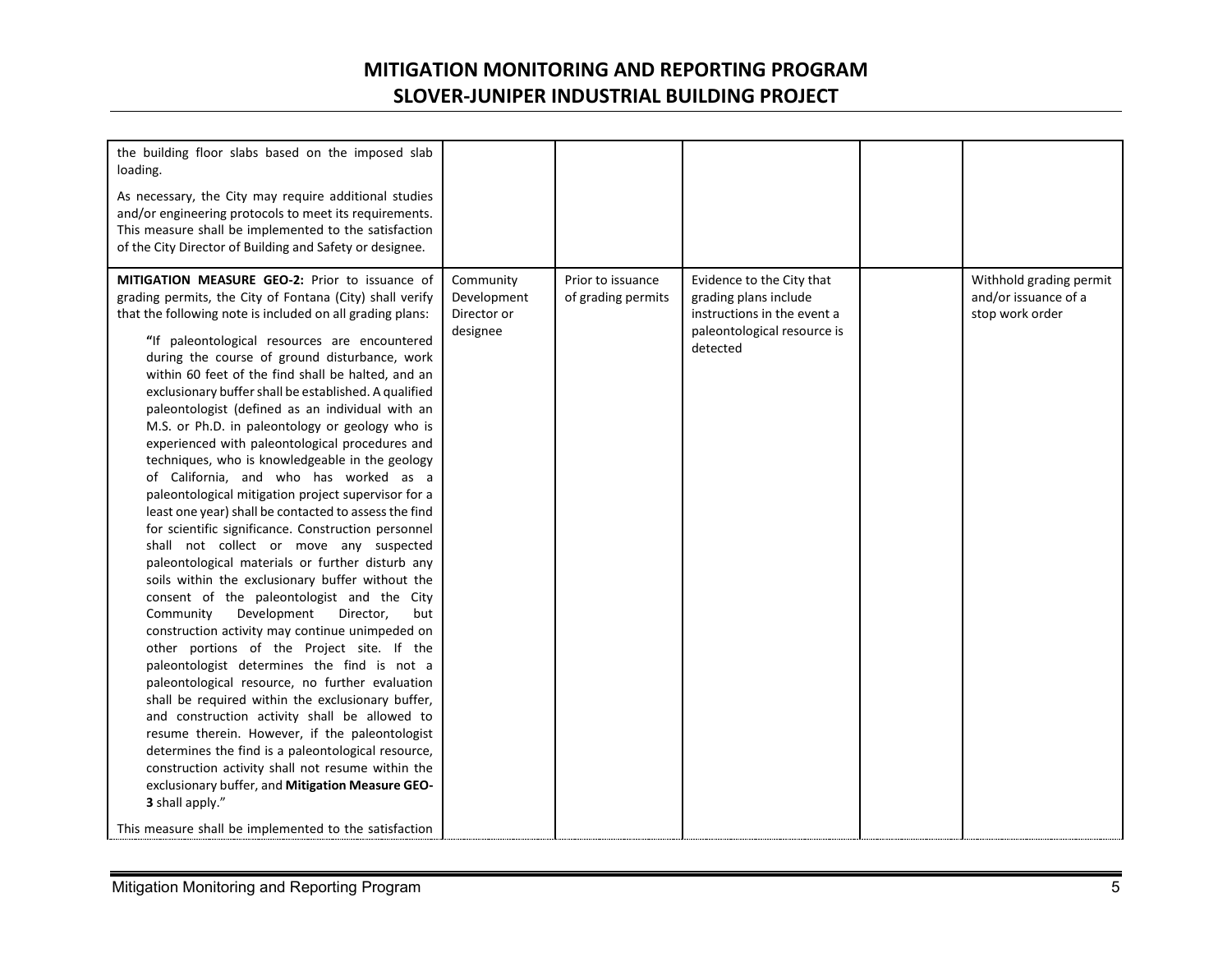|            | of the City Community Development Director or                                                                                                                                                                                                                                                                                                                                                                        |                                                     |  |                                                                                                                                                                                                                                                                                                  |  |                                  |
|------------|----------------------------------------------------------------------------------------------------------------------------------------------------------------------------------------------------------------------------------------------------------------------------------------------------------------------------------------------------------------------------------------------------------------------|-----------------------------------------------------|--|--------------------------------------------------------------------------------------------------------------------------------------------------------------------------------------------------------------------------------------------------------------------------------------------------|--|----------------------------------|
| designee.  |                                                                                                                                                                                                                                                                                                                                                                                                                      |                                                     |  |                                                                                                                                                                                                                                                                                                  |  |                                  |
| following: | MITIGATION MEASURE GEO-3: If the qualified<br>paleontologist determines paleontological resources<br>are encountered on the Project site, the paleontologist<br>shall prepare a Paleontological Resource Impact<br>Mitigation Plan (PRIMP) to be implemented during the<br>balance of ground-disturbing activities. Implementation<br>of the PRIMP shall include (but not be limited to) the                         | Community<br>Development<br>Director or<br>designee |  | During<br>Evidence to the City:<br>construction<br>1) preparation of a<br>Paleontological Resource<br><b>Impact Mitigation Plan</b><br>2) appropriate buffer areas<br>have been established<br>3) formal agreement<br>between the Project<br>applicant and appropriate<br>repository for fossils |  | Issuance of a stop work<br>order |
|            | Review of Project-specific geotechnical report<br>data, with particular regard to location and depth<br>of earthmoving and the rock unit(s) encountered;                                                                                                                                                                                                                                                             |                                                     |  |                                                                                                                                                                                                                                                                                                  |  |                                  |
|            | Development of a formal agreement between the<br>Project Applicant and the San Bernardino County<br>Museum, Natural History Museum of Los Angeles<br>County, Western Science Center, San Diego<br>Natural History Museum, Riverside Municipal<br>Museum, or other accredited museum repository<br>for the final disposition, permanent storage, and<br>maintenance of any fossil collections and<br>associated data; |                                                     |  | 4) submittal of required<br>evaluation and report by a<br>qualified paleontologist to<br>the City.                                                                                                                                                                                               |  |                                  |
|            | The construction schedule, term/schedule of on-<br>site paleontological monitor(s) and the extent of<br>areas and activities to be monitored;                                                                                                                                                                                                                                                                        |                                                     |  |                                                                                                                                                                                                                                                                                                  |  |                                  |
|            | Authority of paleontological monitor(s) to<br>temporarily redirect construction activity in the<br>vicinity of any paleontological discovery;                                                                                                                                                                                                                                                                        |                                                     |  |                                                                                                                                                                                                                                                                                                  |  |                                  |
|            | Procedures for the evaluation and option to<br>recover large fossil specimens and for the<br>evaluation, recovery, and processing of small<br>fossil specimens;                                                                                                                                                                                                                                                      |                                                     |  |                                                                                                                                                                                                                                                                                                  |  |                                  |
|            | Fossil specimen preparation, identification to the<br>lowest taxonomic level possible, curation, and<br>cataloging; and                                                                                                                                                                                                                                                                                              |                                                     |  |                                                                                                                                                                                                                                                                                                  |  |                                  |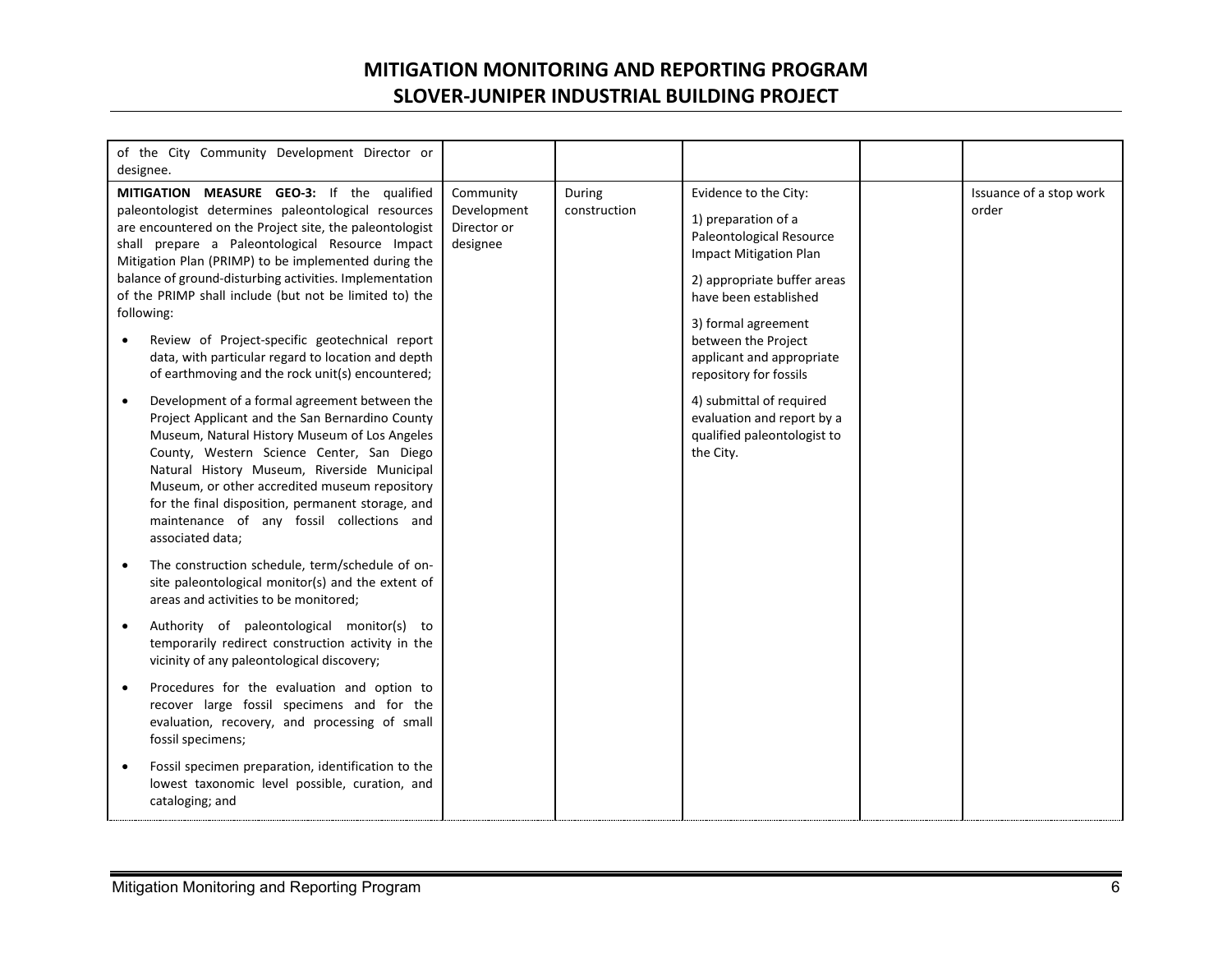| A report of findings.                                                                                                                                                                                                                                                                                                                                                                                                                                                                                                                                                                                                                                                                                                                                                                                                                                                                                                                                                                                                                                                                                                                                          |                                                                                                       |                     |                                                                                                                                                                            |                               |
|----------------------------------------------------------------------------------------------------------------------------------------------------------------------------------------------------------------------------------------------------------------------------------------------------------------------------------------------------------------------------------------------------------------------------------------------------------------------------------------------------------------------------------------------------------------------------------------------------------------------------------------------------------------------------------------------------------------------------------------------------------------------------------------------------------------------------------------------------------------------------------------------------------------------------------------------------------------------------------------------------------------------------------------------------------------------------------------------------------------------------------------------------------------|-------------------------------------------------------------------------------------------------------|---------------------|----------------------------------------------------------------------------------------------------------------------------------------------------------------------------|-------------------------------|
| The paleontologist shall monitor remaining ground-<br>disturbing activities in native soils at the Project site and<br>shall be equipped to record and salvage fossil resources<br>that may be unearthed during construction. The<br>paleontologist shall temporarily halt or divert<br>construction equipment to allow recording and removal<br>of the unearthed resources. Significant fossils shall be<br>offered for curation at an accredited museum<br>repository in accordance with the PRIMP. A report of<br>findings, including, when appropriate, an itemized<br>inventory of recovered specimens and a discussion of<br>their significance, shall be prepared upon completion of<br>the steps outlined above. The report and inventory,<br>when submitted to and approved by the City of Fontana<br>(City), would signify completion of the program. This<br>measure shall be implemented to the satisfaction of the                                                                                                                                                                                                                                |                                                                                                       |                     |                                                                                                                                                                            |                               |
| City Community Development Director or designee.                                                                                                                                                                                                                                                                                                                                                                                                                                                                                                                                                                                                                                                                                                                                                                                                                                                                                                                                                                                                                                                                                                               |                                                                                                       |                     |                                                                                                                                                                            |                               |
| <b>HAZARDS AND HAZARDOUS MATERIALS</b>                                                                                                                                                                                                                                                                                                                                                                                                                                                                                                                                                                                                                                                                                                                                                                                                                                                                                                                                                                                                                                                                                                                         |                                                                                                       |                     |                                                                                                                                                                            |                               |
| <b>MITIGATION MEASURE HAZ-1: Prior to the demolition</b><br>of any structure identified to contain asbestos-<br>containing materials (ACM), the Project Applicant shall<br>retain a Certified Asbestos Consultant to abate ACM<br>from the demolition site pursuant to South Coast Air<br>Quality Management District (SCAQMD) Rule 1403. An<br>Asbestos Notification shall be prepared and submitted<br>to the SCAQMD for approval if abatement of at least 100<br>square feet or 160 linear feet of ACM above one percent<br>asbestos is required. The Certified Asbestos Consultant<br>shall provide a construction and demolition plan with<br>disposal tickets from a San Bernardino County<br>Department of Public Works-Solid Waste Management<br>Division-approved disposal facility and SCAQMD air<br>clearances prior to any asbestos removal activity, and an<br>asbestos report shall be provided to the City prior to the<br>issuance of a demolition permit. This measure shall be<br>implemented to the satisfaction of the City of Fontana<br>Community Development Director or designee, and/or<br>Building and Safety Division, or designee. | Community<br>Development<br>Director and/or<br><b>Building and</b><br>Safety Division,<br>or designee | Prior to demolition | Evidence of a Certified<br><b>Asbestos Consultant</b><br>retained to prepare an<br>asbestos report/disposal<br>plan and SCAQMD-<br>approved disposal ticket to<br>the City | Withhold demolition<br>permit |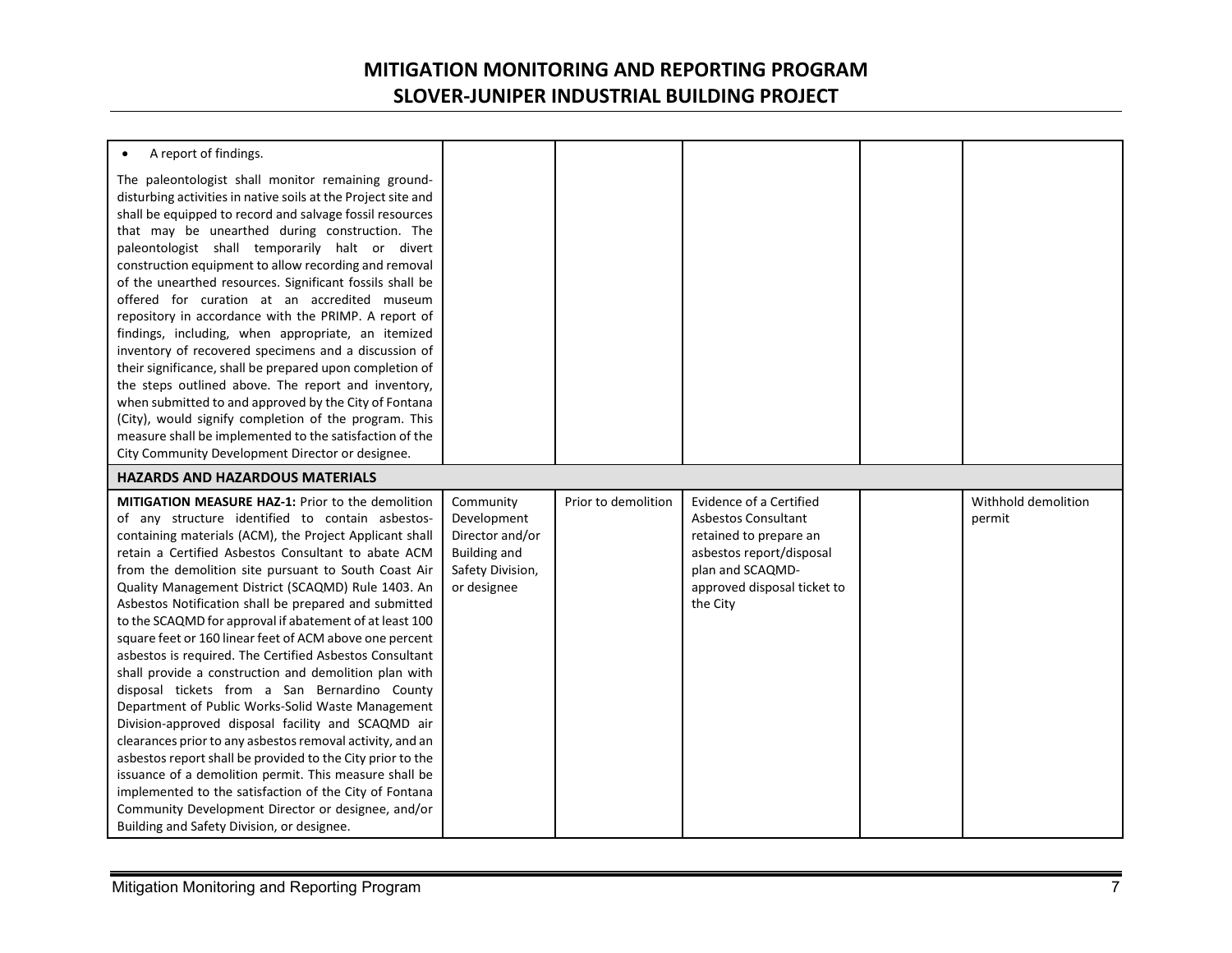| <b>MITIGATION MEASURE HAZ-2: A lead-based materials</b><br>(LBM) survey shall be completed for demolition of all<br>structures constructed prior to 1978. A qualified<br>California Department of Public Health Lead Inspector<br>Assessor shall conduct the LBM survey. If the LBM<br>survey reveals no detectable lead levels pursuant to<br>Code of Federal Regulations Chapter 29, Section<br>1926.62 and Title 8, California Code of Regulations<br>Section 1532.1, no further LBM survey or remedial work<br>is required. However, if a detectable level of lead is<br>identified within structures proposed for demolition,<br>Mitigation Measure HAZ-3 shall apply. This measure<br>shall be implemented to the satisfaction of the City of<br>Fontana Community Development Director or designee,<br>and/or Building and Safety Division, or designee.                                                | Community<br>Development<br>Director and/or<br><b>Building and</b><br>Safety Division,<br>or designee | Prior to demolition                                                                           | Evidence of a lead-based<br>materials survey with<br>recommendations                                                                                                     | Withhold demolition<br>permit                                                      |
|----------------------------------------------------------------------------------------------------------------------------------------------------------------------------------------------------------------------------------------------------------------------------------------------------------------------------------------------------------------------------------------------------------------------------------------------------------------------------------------------------------------------------------------------------------------------------------------------------------------------------------------------------------------------------------------------------------------------------------------------------------------------------------------------------------------------------------------------------------------------------------------------------------------|-------------------------------------------------------------------------------------------------------|-----------------------------------------------------------------------------------------------|--------------------------------------------------------------------------------------------------------------------------------------------------------------------------|------------------------------------------------------------------------------------|
| MITIGATION MEASURE HAZ-3: Prior to the demolition<br>of any structure identified to contain lead-based<br>materials (LBM), the Project Applicant shall retain a<br>California Department of Public Health Lead Inspector<br>Assessor to abate LBM from the demolition site. The<br>Lead Inspector Assessor shall provide a construction and<br>demolition plan with disposal tickets from a San<br>Bernardino County Department of Public Works-Solid<br>Waste Management Division-approved disposal facility<br>and South Coast Air Quality Management District air<br>clearances prior to any lead removal activity, and a lead<br>report shall be provided to the City prior to the issuance<br>of a demolition permit. This measure shall be<br>implemented to the satisfaction of the City of Fontana<br>Community Development Director or designee, and/or<br>Building and Safety Division, or designee. | Community<br>Development<br>Director and/or<br><b>Building and</b><br>Safety Division,<br>or designee | Prior to demolition                                                                           | Evidence of a Lead<br>Inspector Assessor retained<br>to prepare a lead-based<br>materials report/disposal<br>plan and SCAQMD-<br>approved disposal ticket to<br>the City | Withhold demolition<br>permit                                                      |
| MITIGATION MEASURE HAZ-4: Prior to issuance of<br>demolition and grading permits, a consultant qualified<br>under American Society for Testing and Materials<br>(ASTM) International Standard E1527-13 for the<br>purposes of identifying hazardous materials shall be<br>retained to conduct a soil investigation on APN 0251-<br>203-09 to assess the potential presence of agricultural<br>pesticide chemicals on site. The soil investigation shall                                                                                                                                                                                                                                                                                                                                                                                                                                                        | Community<br>Development<br>Director and/or<br><b>Building and</b><br>Safety Division,<br>or designee | Prior to issuance<br>of demolition<br>and/or grading<br>permits and<br>during<br>construction | Evidence of a soil<br>investigation and potential<br>voluntary clean-up plan<br>between City and California<br>Department of Toxic<br><b>Substances Control</b>          | Withhold demolition<br>and/or grading permits<br>or issuance of stop work<br>order |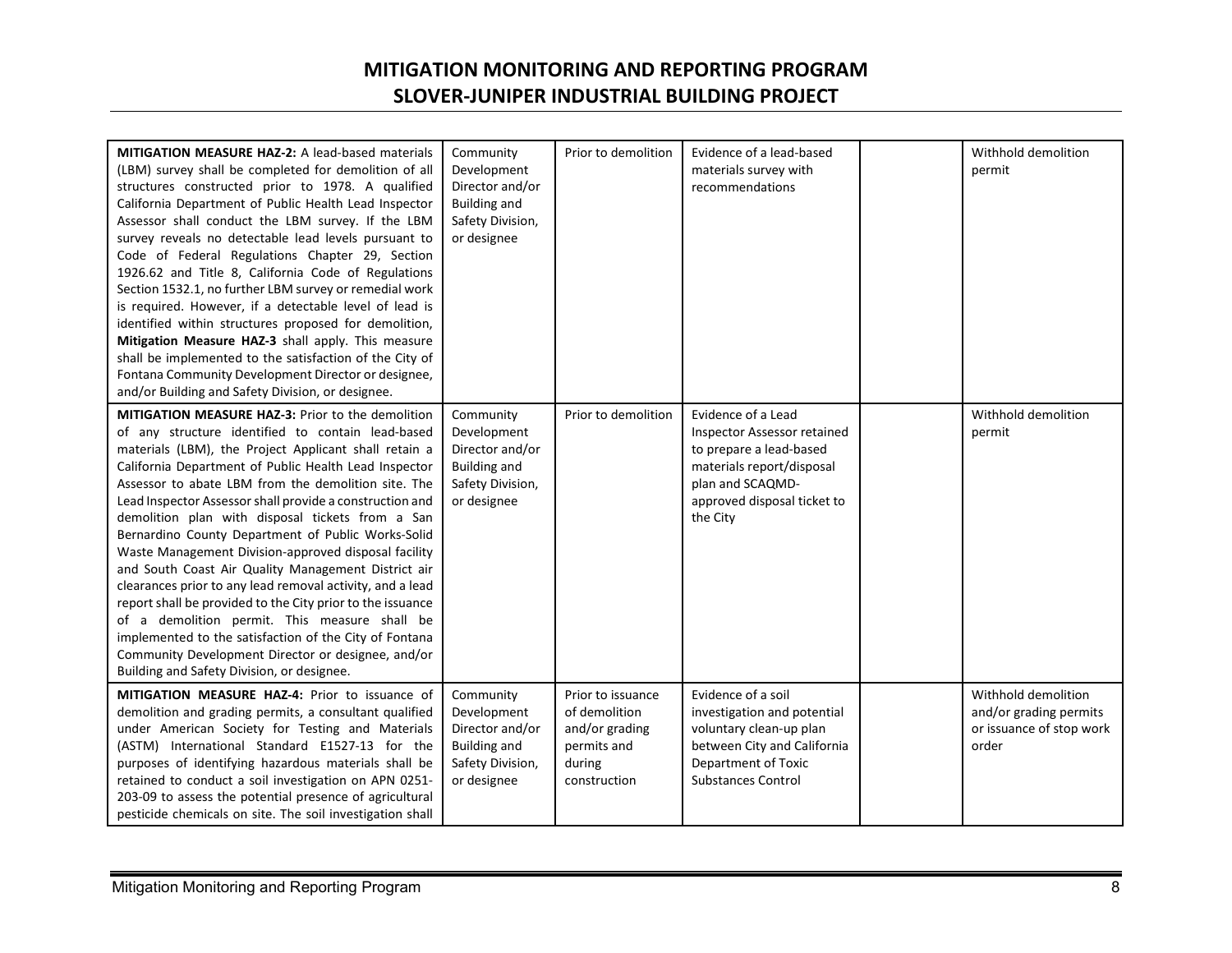| meet or exceed the standards of the California<br>Department of Food and Agriculture and comply with<br>the Maximum Residue Limits established in 40 Code of<br>Federal Regulations 180 for any pesticide chemicals<br>identified on the site. Construction may not proceed<br>until the extent and nature of the suspect material is<br>determined by qualified personnel and in consultation<br>with appropriate City staff.                                                                                                                                                                                                       |  |  |  |
|--------------------------------------------------------------------------------------------------------------------------------------------------------------------------------------------------------------------------------------------------------------------------------------------------------------------------------------------------------------------------------------------------------------------------------------------------------------------------------------------------------------------------------------------------------------------------------------------------------------------------------------|--|--|--|
| The removal and/or disposal of any contaminants shall<br>be in accordance with all applicable local, State, and<br>federal standards to the degree that adequate public<br>health and safety standards are maintained, to the<br>satisfaction of the City. If appropriate, the City may<br>enter into a Voluntary Cleanup Plan (VCP) with the<br>California Department of Toxic Substances Control<br>(DTSC) to coordinate remediation of the site. If a VCP is<br>established, the City shall enter into a memorandum of<br>agreement with the DTSC to support and strengthen<br>efforts to achieve protective cleanups under State |  |  |  |
| oversight. The City shall ensure advance payment is<br>made and the City and/or Project Applicant is<br>committed to paying all subsequent VCP costs, including<br>those associated with DTSC's oversight. The VCP shall be<br>managed by a Hazardous Substances Scientist or<br>Hazardous Substances Engineer and shall include details<br>about site conditions, proposed land use, and potential<br>community concerns. In the VCP, the DTSC retains its<br>authority to take enforcement action if, during the                                                                                                                   |  |  |  |
| investigation or cleanup, it determines the site presents<br>a serious health threat, and proper and timely action is<br>not otherwise being taken. When remediation is<br>complete, the DTSC shall issue either a site certification<br>of completion or a "No Further Action" letter,<br>depending on the Project circumstances. This means<br>"The Site" is now property that is ready for productive<br>economic use.                                                                                                                                                                                                            |  |  |  |
| Further evaluation of soils throughout the site shall be<br>made by a California Division of Occupational Safety and<br>Health (Cal/OSHA) licensed Hazardous Materials                                                                                                                                                                                                                                                                                                                                                                                                                                                               |  |  |  |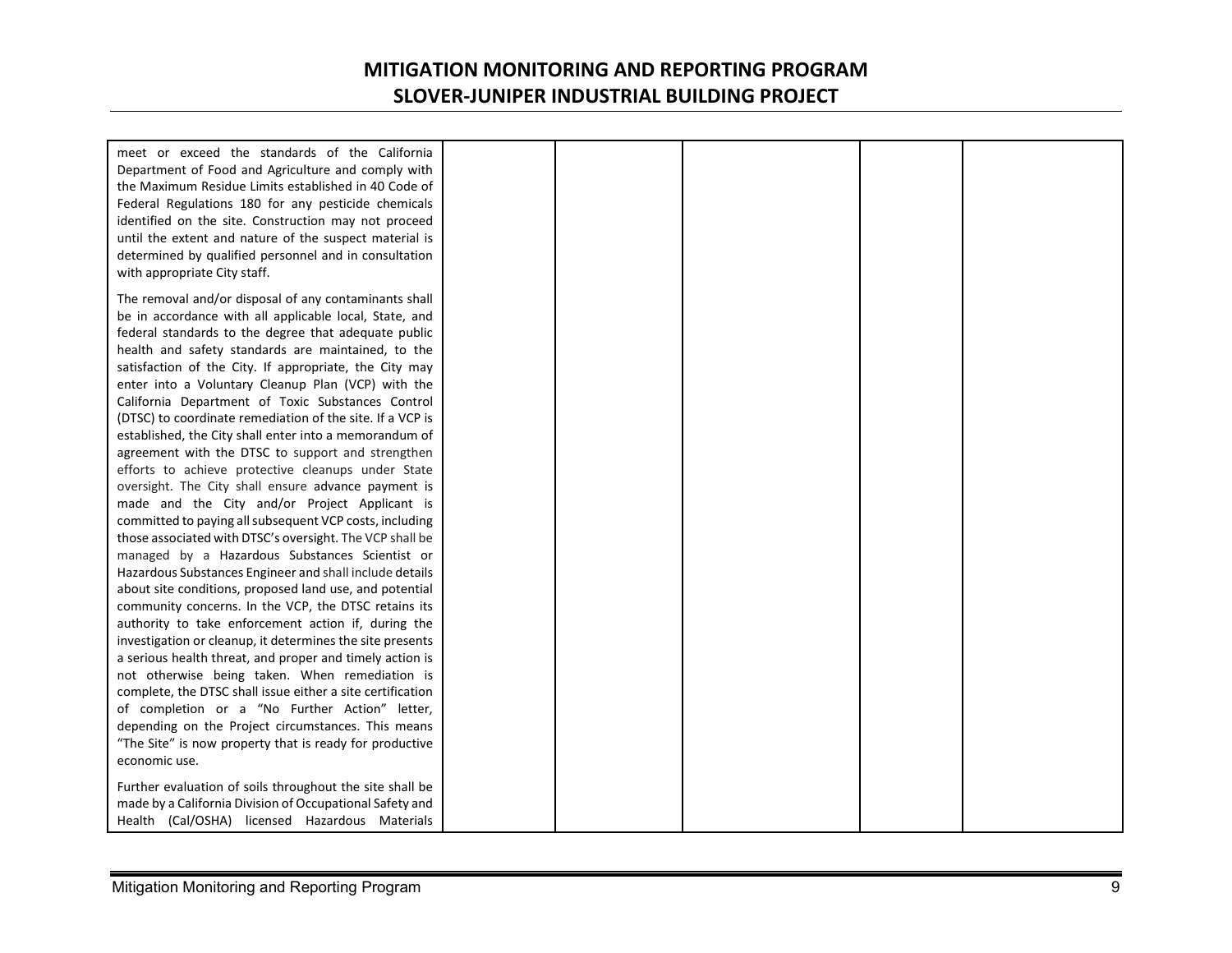| Substances Removal contractor during demolition and<br>clearing activities. This measure shall be implemented<br>to the satisfaction of the City of Fontana Community<br>Development Director or designee, and/or Building and<br>Safety Division, or designee.                                                                                                                                                                                                                                                                                                                                                                                                                                                                                                                                                                                                                                                                                               |                                                                                                       |                        |                                                                                                                                                                                                                                                                                                                       |                                |
|---------------------------------------------------------------------------------------------------------------------------------------------------------------------------------------------------------------------------------------------------------------------------------------------------------------------------------------------------------------------------------------------------------------------------------------------------------------------------------------------------------------------------------------------------------------------------------------------------------------------------------------------------------------------------------------------------------------------------------------------------------------------------------------------------------------------------------------------------------------------------------------------------------------------------------------------------------------|-------------------------------------------------------------------------------------------------------|------------------------|-----------------------------------------------------------------------------------------------------------------------------------------------------------------------------------------------------------------------------------------------------------------------------------------------------------------------|--------------------------------|
| <b>MITIGATION MEASURE HAZ-5: In the event subsurface</b><br>irrigation pipes or other features suspected to contain<br>more than one-tenth of one percent asbestos by weight<br>are encountered during ground-disturbing activities,<br>excavation within 60 feet of the material shall be halted,<br>and the Project Applicant shall retain a qualified<br>California Division of Occupational Safety and Health<br>(Cal/OSHA) Certified Site Surveillance Technician to<br>evaluate whether the feature or material warrants<br>further assessment or remediation pursuant to Title 8,<br>CCR Section 1529. In the event the City, through<br>consultation with the<br>Cal/OSHA Certified Site<br>Surveillance Technician, determines the material is not<br>hazardous, no further remedial action is required, and<br>the material shall be disposed of in accordance with the<br>Code Enforcement Division of the Fontana Police<br>Department.           | Community<br>Development<br>Director and/or<br><b>Building and</b><br>Safety Division,<br>or designee | During<br>construction | Evidence a California<br>Division of Occupational<br>Safety and Health<br>(Cal/OSHA) Certified Site<br>Surveillance Technician and<br><b>Certified Asbestos</b><br>Consultant are retained, as<br>necessary, to prepare an<br>asbestos report/disposal<br>plan and SCAQMD-<br>approved disposal ticket to<br>the City | Issuance of stop work<br>order |
| In the event the material is deemed to contain asbestos,<br>the Project Applicant shall retain a Certified Asbestos<br>Consultant provide a construction and demolition plan<br>with disposal tickets from a San Bernardino County<br>Department of Public Works-Solid Waste Management<br>Division-approved disposal facility. If abatement of at<br>least 100 square feet or 160 linear feet of materials<br>containing above one percent asbestos is required, the<br>Certified Asbestos Consultant shall prepare and submit<br>Asbestos Notification to the South Coast Air Quality<br>Management District (SCAQMD) for air clearances. The<br>Certified Asbestos Consultant shall prepare an asbestos<br>disposal report for City review prior to final disposal.<br>This measure shall be implemented to the satisfaction<br>of the City of Fontana Community Development<br>Director or designee, and/or Building and Safety<br>Division, or designee. |                                                                                                       |                        |                                                                                                                                                                                                                                                                                                                       |                                |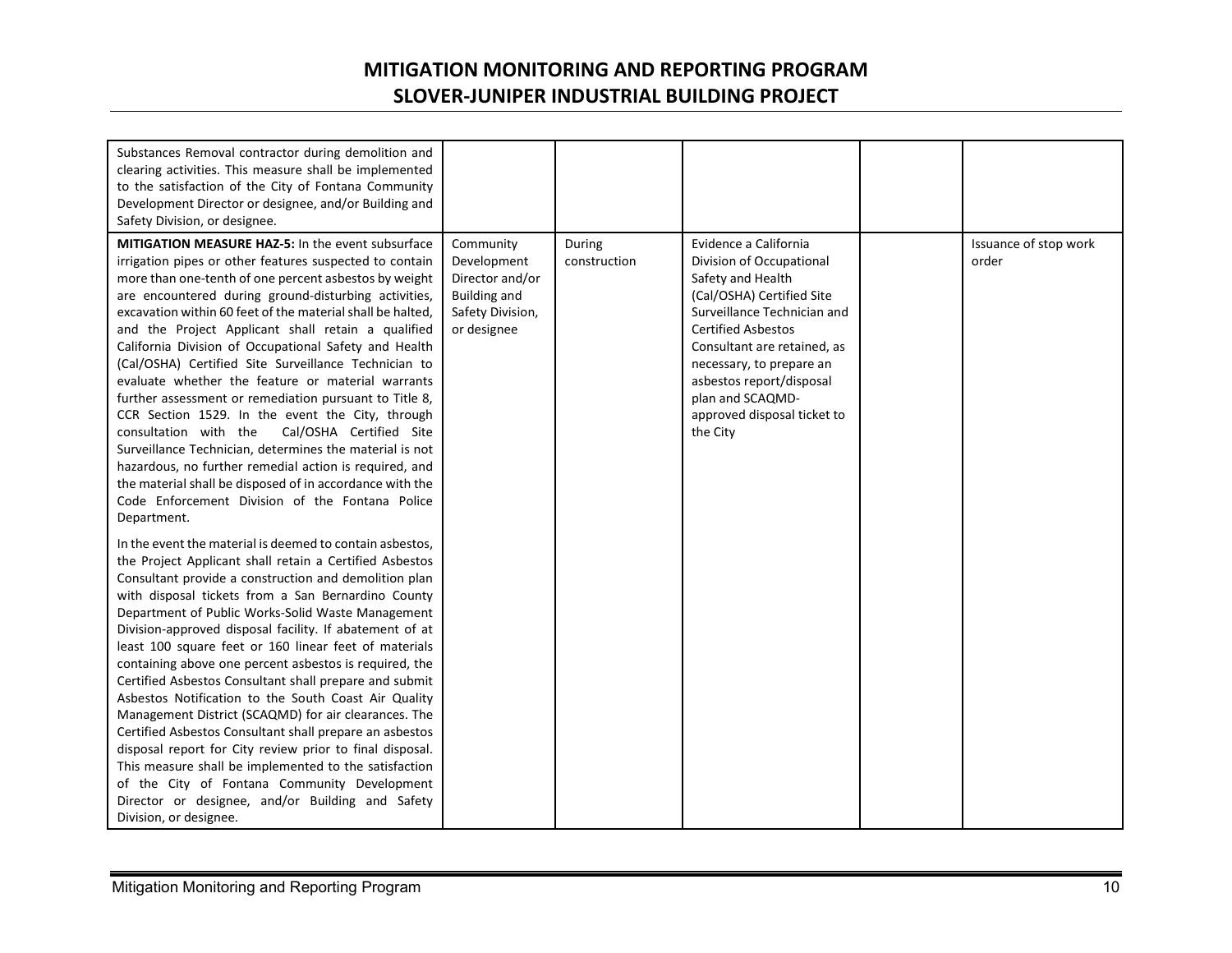| MITIGATION MEASURE HAZ-6: Prior to issuance of<br>demolition permits, any equipment/materials and/or<br>chemicals stored on the Project site shall be<br>consolidated in similar hazard classes and transported<br>off site for proper disposal by a California Division of<br>Occupational Safety and Health Administration<br>(Cal/OSHA) licensed Hazardous Materials Substances<br>Removal contractor. All disposal of materials deemed to<br>be hazardous shall occur in accordance with the 2017<br>City of Fontana Local Hazard Mitigation Plan and<br>California Health and Safety Code, Division 20, Chapter<br>6.5 (Hazardous Waste Control). This measure shall be<br>implemented to the satisfaction of the City of Fontana<br>Community Development Director or designee, and/or<br>Building and Safety Division, or designee. | Community<br>Development<br>Director and/or<br><b>Building and</b><br>Safety Division,<br>or designee | Prior to issuance<br>of demolition<br>permit | Evidence hazardous<br>materials are consolidated<br>in similar hazard classes<br>and transported offsite for<br>proper disposal by a<br>California Division of<br>Occupational Safety and<br><b>Health Administration</b><br>(CalOSHA) licensed<br><b>Hazardous Materials</b><br><b>Substances Removal</b><br>contractor | Withhold demolition<br>permit |
|--------------------------------------------------------------------------------------------------------------------------------------------------------------------------------------------------------------------------------------------------------------------------------------------------------------------------------------------------------------------------------------------------------------------------------------------------------------------------------------------------------------------------------------------------------------------------------------------------------------------------------------------------------------------------------------------------------------------------------------------------------------------------------------------------------------------------------------------|-------------------------------------------------------------------------------------------------------|----------------------------------------------|--------------------------------------------------------------------------------------------------------------------------------------------------------------------------------------------------------------------------------------------------------------------------------------------------------------------------|-------------------------------|
| MITIGATION MEASURE HAZ-7: Prior to issuance of<br>occupancy permits, the Project Applicant shall provide<br>evidence to the City of Fontana (City) that appropriate<br>real estate disclosures identifying the impacts of airport<br>overflight are provided to all tenants upon lease,<br>transfer, or sale of any industrial unit on site. This<br>measure shall be implemented to the satisfaction of the<br>City's Building & Safety Department.                                                                                                                                                                                                                                                                                                                                                                                       | <b>Building and</b><br>Safety Division,<br>or designee                                                | Prior to issuance<br>of occupancy<br>permit  | Evidence real estate<br>disclosures identifying the<br>impacts of airport<br>overflight are provided to<br>all tenants                                                                                                                                                                                                   | Withhold occupancy<br>permit  |
| <b>HYDROLOGY AND WATER QUALITY</b>                                                                                                                                                                                                                                                                                                                                                                                                                                                                                                                                                                                                                                                                                                                                                                                                         |                                                                                                       |                                              |                                                                                                                                                                                                                                                                                                                          |                               |
| MITIGATION MEASURE HYD-1: Prior to the issuance of<br>a grading permit, the Project Applicant shall file and<br>obtain a Notice of Intent (NOI) with the State Water<br>Resources Control Board (SWRCB) in order to be in<br>compliance with the State National Pollutant Discharge<br>Elimination System (NPDES) General Construction<br>Storm Water Permit for discharge of surface runoff<br>associated with construction activities. Evidence that<br>this has been obtained (i.e., a copy of the Waste<br>Discharger's Identification Number) shall be submitted<br>to the City of Fontana (City) for coverage under the<br>NPDES General Construction Permit. This measure shall<br>be implemented to the satisfaction of the City Public<br>Works Department.                                                                       | <b>Public Works</b><br>Department                                                                     | Prior to issuance<br>of grading permit       | Copy of the Waste<br>Discharger's Identification<br>Number submitted to City.                                                                                                                                                                                                                                            | Withhold grading permit       |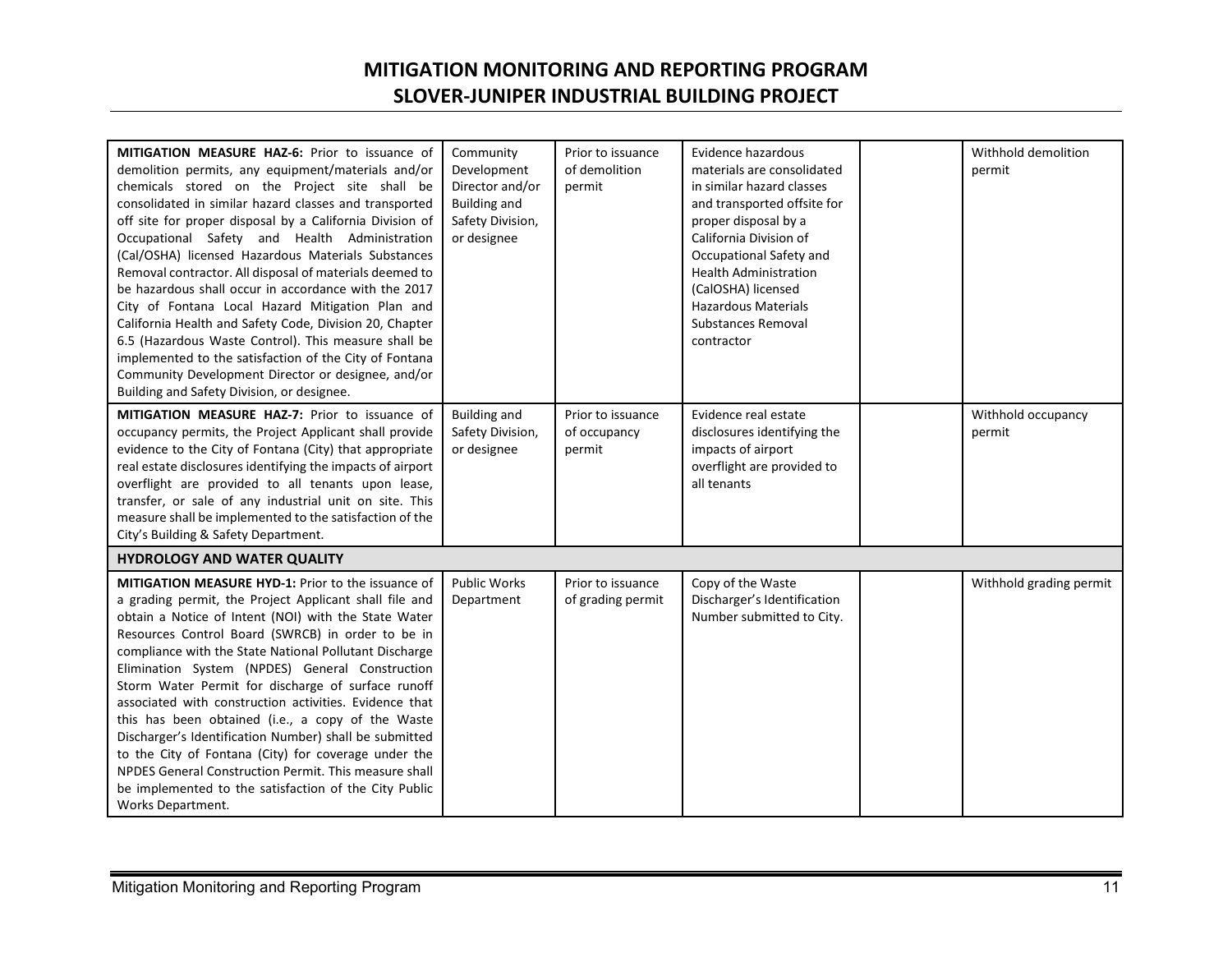| <b>Public Works</b><br>Prior to issuance<br>Submit a Storm Water<br>Withhold grading permit<br>MITIGATION MEASURE HYD-2: Prior to the issuance of<br>a grading permit, the Project Applicant shall submit a<br>of grading permit<br><b>Pollution Prevention Plan</b><br>Department<br>Storm Water Pollution Prevention Plan (SWPPP) to the<br>to the City and kept on site<br>City of Fontana (City). The SWPPP shall include a surface<br>for the entire duration of<br>water control plan and erosion control plan citing Best<br>Project construction and<br>Management Practices (BMPs) to control on-site and<br>shall be available to the<br>off-site erosion during the entire demolition, grading,<br>local Regional Water |
|------------------------------------------------------------------------------------------------------------------------------------------------------------------------------------------------------------------------------------------------------------------------------------------------------------------------------------------------------------------------------------------------------------------------------------------------------------------------------------------------------------------------------------------------------------------------------------------------------------------------------------------------------------------------------------------------------------------------------------|
|                                                                                                                                                                                                                                                                                                                                                                                                                                                                                                                                                                                                                                                                                                                                    |
|                                                                                                                                                                                                                                                                                                                                                                                                                                                                                                                                                                                                                                                                                                                                    |
|                                                                                                                                                                                                                                                                                                                                                                                                                                                                                                                                                                                                                                                                                                                                    |
|                                                                                                                                                                                                                                                                                                                                                                                                                                                                                                                                                                                                                                                                                                                                    |
|                                                                                                                                                                                                                                                                                                                                                                                                                                                                                                                                                                                                                                                                                                                                    |
|                                                                                                                                                                                                                                                                                                                                                                                                                                                                                                                                                                                                                                                                                                                                    |
|                                                                                                                                                                                                                                                                                                                                                                                                                                                                                                                                                                                                                                                                                                                                    |
| and construction period. In addition, the SWPPP shall<br>Quality Control Board for                                                                                                                                                                                                                                                                                                                                                                                                                                                                                                                                                                                                                                                 |
| emphasize structural and nonstructural BMPs to control<br>inspection.                                                                                                                                                                                                                                                                                                                                                                                                                                                                                                                                                                                                                                                              |
| sediment and non-visible discharges from the site. The                                                                                                                                                                                                                                                                                                                                                                                                                                                                                                                                                                                                                                                                             |
| SWPPP shall include inspection forms for routine                                                                                                                                                                                                                                                                                                                                                                                                                                                                                                                                                                                                                                                                                   |
| monitoring of the site during the demolition, grading,                                                                                                                                                                                                                                                                                                                                                                                                                                                                                                                                                                                                                                                                             |
| and construction phases to ensure National Pollutant                                                                                                                                                                                                                                                                                                                                                                                                                                                                                                                                                                                                                                                                               |
| Discharge Elimination System (NPDES) compliance and                                                                                                                                                                                                                                                                                                                                                                                                                                                                                                                                                                                                                                                                                |
| that additional BMPs and erosion control measures                                                                                                                                                                                                                                                                                                                                                                                                                                                                                                                                                                                                                                                                                  |
| would be documented in the SWPPP and utilized if                                                                                                                                                                                                                                                                                                                                                                                                                                                                                                                                                                                                                                                                                   |
| necessary. The SWPPP shall be kept on site for the entire                                                                                                                                                                                                                                                                                                                                                                                                                                                                                                                                                                                                                                                                          |
| duration of Project construction and shall be available                                                                                                                                                                                                                                                                                                                                                                                                                                                                                                                                                                                                                                                                            |
| to the local Regional Water Quality Control Board                                                                                                                                                                                                                                                                                                                                                                                                                                                                                                                                                                                                                                                                                  |
| (RWQCB) for inspection at any time. BMPs to be                                                                                                                                                                                                                                                                                                                                                                                                                                                                                                                                                                                                                                                                                     |
| implemented may include the following:                                                                                                                                                                                                                                                                                                                                                                                                                                                                                                                                                                                                                                                                                             |
|                                                                                                                                                                                                                                                                                                                                                                                                                                                                                                                                                                                                                                                                                                                                    |
| Sediment discharges from the site may be                                                                                                                                                                                                                                                                                                                                                                                                                                                                                                                                                                                                                                                                                           |
| controlled by the following: sandbags, silt fences,                                                                                                                                                                                                                                                                                                                                                                                                                                                                                                                                                                                                                                                                                |
| straw wattles and temporary basins (if deemed                                                                                                                                                                                                                                                                                                                                                                                                                                                                                                                                                                                                                                                                                      |
| necessary), and other discharge control devices.                                                                                                                                                                                                                                                                                                                                                                                                                                                                                                                                                                                                                                                                                   |
| The construction and condition of the BMPs shall                                                                                                                                                                                                                                                                                                                                                                                                                                                                                                                                                                                                                                                                                   |
| be periodically inspected during construction, and                                                                                                                                                                                                                                                                                                                                                                                                                                                                                                                                                                                                                                                                                 |
| repairs shall be made when necessary as required                                                                                                                                                                                                                                                                                                                                                                                                                                                                                                                                                                                                                                                                                   |
| by the SWPPP.                                                                                                                                                                                                                                                                                                                                                                                                                                                                                                                                                                                                                                                                                                                      |
| Materials that have the potential to contribute to<br>$\bullet$                                                                                                                                                                                                                                                                                                                                                                                                                                                                                                                                                                                                                                                                    |
| non-visible pollutants to storm water must not be                                                                                                                                                                                                                                                                                                                                                                                                                                                                                                                                                                                                                                                                                  |
|                                                                                                                                                                                                                                                                                                                                                                                                                                                                                                                                                                                                                                                                                                                                    |
| placed in drainage ways and must be contained,                                                                                                                                                                                                                                                                                                                                                                                                                                                                                                                                                                                                                                                                                     |
| elevated, and placed in temporary storage                                                                                                                                                                                                                                                                                                                                                                                                                                                                                                                                                                                                                                                                                          |
| containment areas.                                                                                                                                                                                                                                                                                                                                                                                                                                                                                                                                                                                                                                                                                                                 |
| All loose piles of soil, silt, clay, sand, debris, and                                                                                                                                                                                                                                                                                                                                                                                                                                                                                                                                                                                                                                                                             |
| other earthen material shall be protected in a                                                                                                                                                                                                                                                                                                                                                                                                                                                                                                                                                                                                                                                                                     |
| reasonable manner to eliminate any discharge                                                                                                                                                                                                                                                                                                                                                                                                                                                                                                                                                                                                                                                                                       |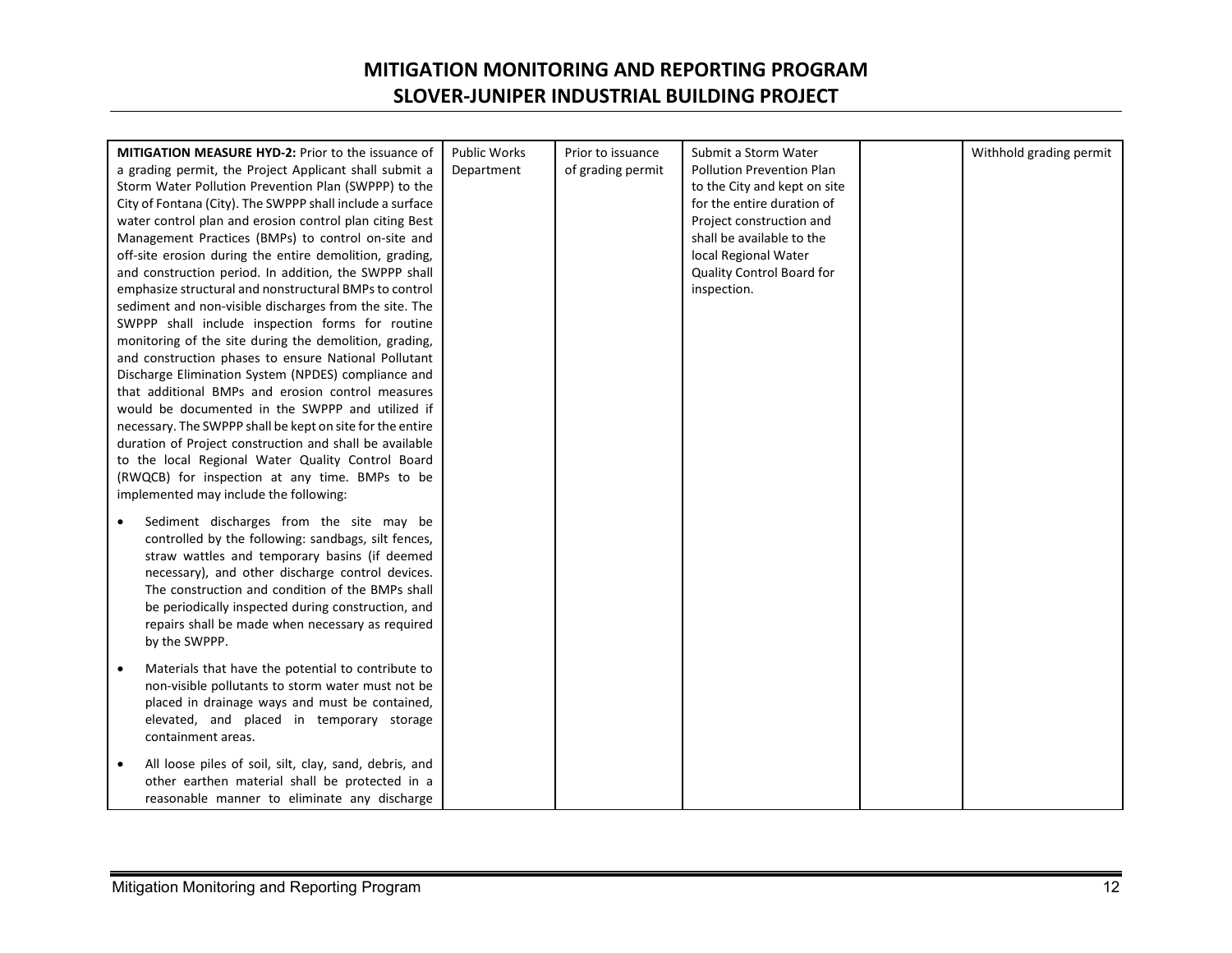| from the site. Stockpiles shall be surrounded by silt<br>fences and covered with plastic tarps.<br>The construction contractor shall be responsible<br>for performing and documenting the application of<br>BMPs identified in the SWPPP. Weekly inspections<br>shall be performed on sandbag barriers and other<br>sediment control measures called for in the<br>SWPPP. Monthly reports and inspection logs shall<br>be maintained by the contractor and reviewed by<br>the City and representatives of the RWQCB. In the<br>event that it is not feasible to implement specific<br>BMPs, the City can make a determination that<br>other BMPs would provide equivalent or superior<br>treatment either on or off site.                                                                                                                   |                                   |                                        |                                                                                                                                                                                     |                         |
|---------------------------------------------------------------------------------------------------------------------------------------------------------------------------------------------------------------------------------------------------------------------------------------------------------------------------------------------------------------------------------------------------------------------------------------------------------------------------------------------------------------------------------------------------------------------------------------------------------------------------------------------------------------------------------------------------------------------------------------------------------------------------------------------------------------------------------------------|-----------------------------------|----------------------------------------|-------------------------------------------------------------------------------------------------------------------------------------------------------------------------------------|-------------------------|
| This measure shall be implemented to the satisfaction<br>of the City Public Works Department.                                                                                                                                                                                                                                                                                                                                                                                                                                                                                                                                                                                                                                                                                                                                               |                                   |                                        |                                                                                                                                                                                     |                         |
| MITIGATION MEASURE HYD-3: Prior to the issuance of<br>a grading permit, the Project Applicant shall submit a<br>Final Water Quality Management Plan (Final WQMP) to<br>the City of Fontana (City) for review and approval. The<br>Project shall include Project design features identified in<br>the Final WQMP. The Final WQMP shall demonstrate<br>that any proposed on-site development plan includes<br>best management practices (BMPs) for source control,<br>pollution prevention, site design, low impact<br>development (LID) implementation, and structural<br>treatment control. BMPs to be implemented<br>may include the following:<br>Property Owner/Occupant will be required to<br>$\bullet$<br>review and implement Storm Water Pollution<br>Brochures, Hazardous Waste Guidelines, and the<br>"After the Storm" handouts. | <b>Public Works</b><br>Department | Prior to issuance<br>of grading permit | Submit a Final Water<br><b>Quality Management Plan</b><br>and grading and<br>development plans to the<br>City detailing the low<br>impact development best<br>management practices. | Withhold grading permit |
| Property Owner/Occupant shall clean and dispose<br>of any hazardous spills and educate and train<br>employees on use of pesticides and in pesticide<br>application techniques to prevent pollution.                                                                                                                                                                                                                                                                                                                                                                                                                                                                                                                                                                                                                                         |                                   |                                        |                                                                                                                                                                                     |                         |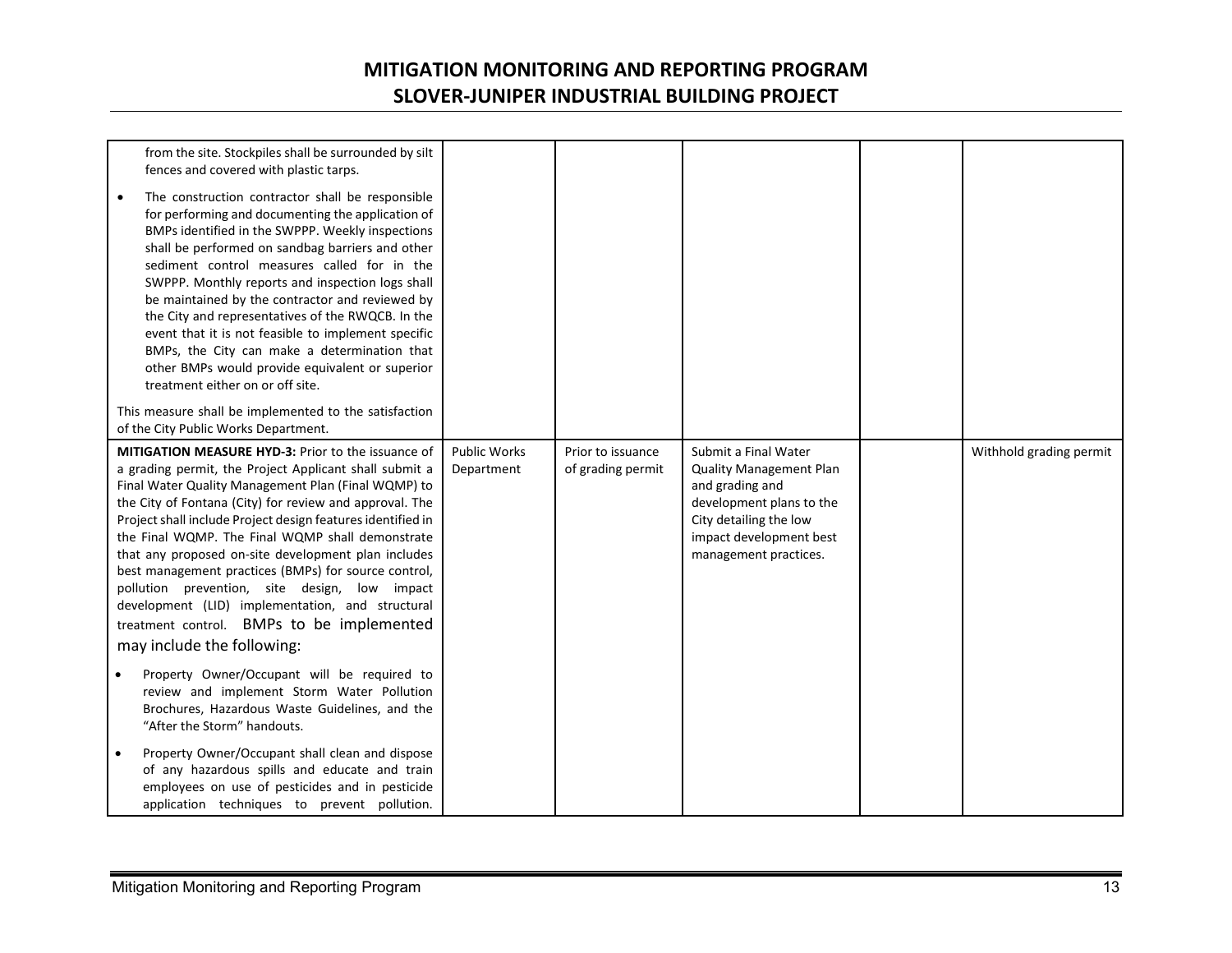|           | Pesticide application must be under the supervision<br>of a California qualified pesticide applicator.                                                                                                                                                                                                                                                                                                                                                                                                                                                                                                |  |  |  |
|-----------|-------------------------------------------------------------------------------------------------------------------------------------------------------------------------------------------------------------------------------------------------------------------------------------------------------------------------------------------------------------------------------------------------------------------------------------------------------------------------------------------------------------------------------------------------------------------------------------------------------|--|--|--|
| $\bullet$ | Property Owner/Occupant shall clean and maintain<br>all proposed LID BMPs and ensure that<br>underground infiltration BMP is in proper working<br>order by inspecting and cleaning out the system of<br>silt/sediment as needed after every qualifying<br>event.                                                                                                                                                                                                                                                                                                                                      |  |  |  |
| $\bullet$ | Property Owner/Occupant shall implement trash<br>management and litter control procedures in the<br>common areas aimed at reducing pollution of<br>drainage water.                                                                                                                                                                                                                                                                                                                                                                                                                                    |  |  |  |
| $\bullet$ | Industrial facility docks shall be kept in a clean and<br>orderly condition through a regular program of<br>sweeping and litter control and immediate cleanup<br>of spills and broken containers. Cleanup procedures<br>must minimize or eliminate the use of water. If<br>wash water is used, it must be disposed of in an<br>approved manner and not discharged to the storm<br>drain system. If there are no other alternatives,<br>discharge of non-stormwater flow to the sanitary<br>sewer may be considered only if allowed by the<br>local sewerage agency through a permitted<br>connection. |  |  |  |
| $\bullet$ | Stenciling shall be provided at all catch basin inlets<br>that states "No Dumping - Drains to Ocean."                                                                                                                                                                                                                                                                                                                                                                                                                                                                                                 |  |  |  |
| $\bullet$ | Drainage is routed around the trash enclosure area.<br>Additionally, the trash enclosure area shall be<br>walled to prevent off-site transport of trash.<br>Enclosure area shall also have a roof and attached<br>lids to prevent rainfall from entering the<br>containers.                                                                                                                                                                                                                                                                                                                           |  |  |  |
| $\bullet$ | Loading dock drainage shall be directed, through<br>use of trench drains, to the underground infiltration<br>BMP and shall be pretreated with inlet filters and<br>grate.                                                                                                                                                                                                                                                                                                                                                                                                                             |  |  |  |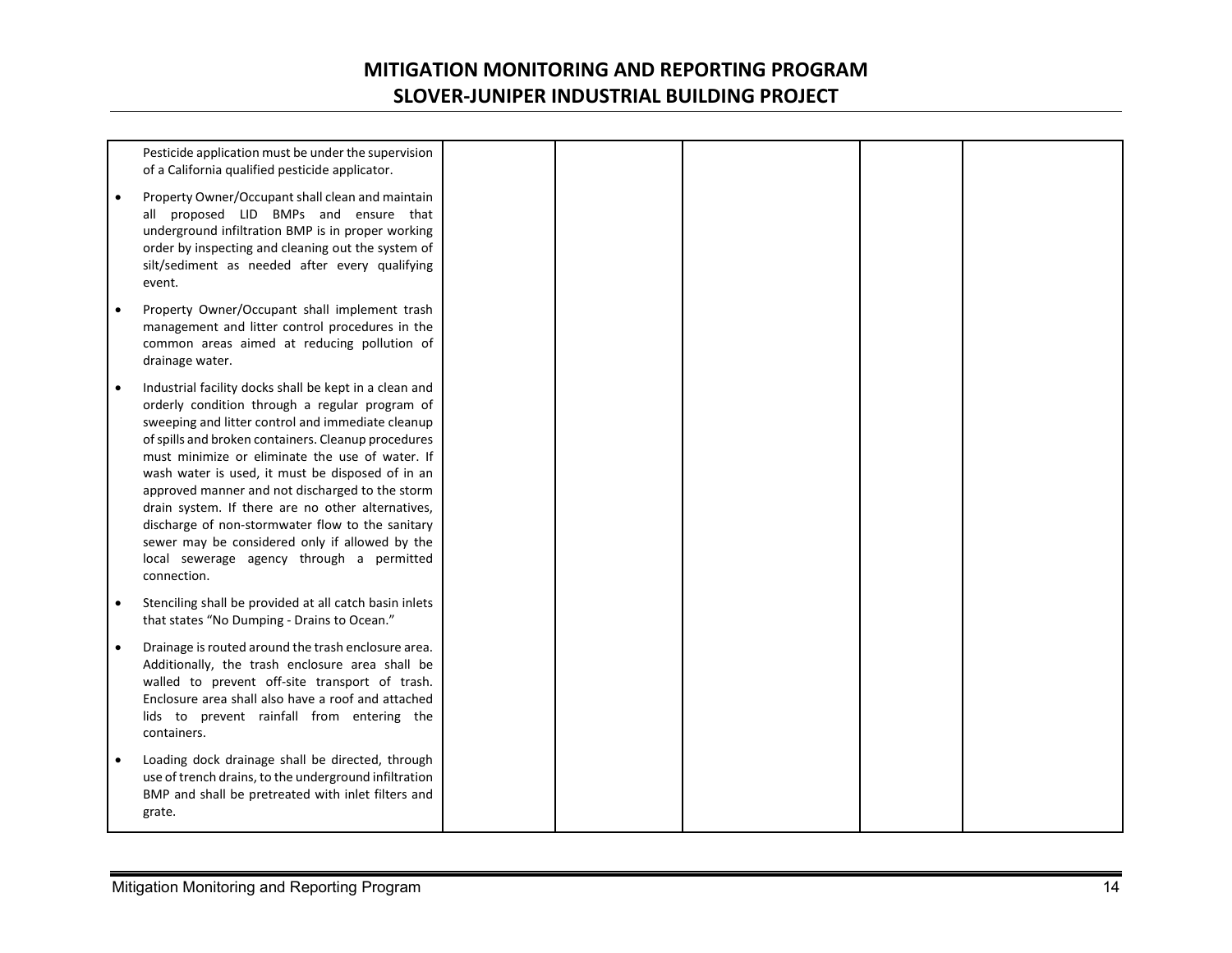| A landscape plan is to be submitted to the City for<br>approval. The landscape plan shall have an<br>emphasis on efficient water use and irrigation<br>methods and on water conservation.                                                                                                                                                                                                                                                                                                                                                                                                                                                                                                                                                                                                                                                                                                                                                                                                                                                                                                                                                          |                                   |                                                                                                                                      |                                                                                                          |                                                                                                 |
|----------------------------------------------------------------------------------------------------------------------------------------------------------------------------------------------------------------------------------------------------------------------------------------------------------------------------------------------------------------------------------------------------------------------------------------------------------------------------------------------------------------------------------------------------------------------------------------------------------------------------------------------------------------------------------------------------------------------------------------------------------------------------------------------------------------------------------------------------------------------------------------------------------------------------------------------------------------------------------------------------------------------------------------------------------------------------------------------------------------------------------------------------|-----------------------------------|--------------------------------------------------------------------------------------------------------------------------------------|----------------------------------------------------------------------------------------------------------|-------------------------------------------------------------------------------------------------|
| BMPs shall be designed and implemented to address<br>Section 303(d) listed pollutants and retain the Project<br>site's minimum design capture volume and, if<br>applicable, hydromodification volume to ensure post-<br>development storm water runoff volume or time of<br>concentration does not exceed pre-development storm<br>water runoff by more than five percent of the two-year<br>peak flow in accordance with the Technical Guidance<br>Document for Water Quality Management Plans<br>prepared for the County of San Bernardino Areawide<br>Stormwater Program, National Pollutant Discharge<br>Elimination System Permit Number CAS618036, Order<br>Number R8-2010-0036. The proposed LID BMPs<br>specified in the Final WQMP shall be incorporated into<br>the grading and development plans submitted to the<br>City for review and approval. Periodic maintenance of<br>any required BMPs and landscaped areas during Project<br>occupancy and operation shall be in accordance with<br>the schedule outlined in the Final WQMP. This measure<br>shall be implemented to the satisfaction of the City<br>Public Works Department. |                                   |                                                                                                                                      |                                                                                                          |                                                                                                 |
| <b>NOISE</b>                                                                                                                                                                                                                                                                                                                                                                                                                                                                                                                                                                                                                                                                                                                                                                                                                                                                                                                                                                                                                                                                                                                                       |                                   |                                                                                                                                      |                                                                                                          |                                                                                                 |
| MITIGATION MEASURE NOI-1: Prior to issuance of<br>demolition, grading, and building permits, the Project<br>Applicant shall provide evidence to the City that<br>construction plans include direction to limit<br>construction activities, including operating or causing<br>the operation of any tools or equipment used in<br>construction, drilling, repair, alteration, grading, or<br>demolition work, to the hours of 7:00 a.m. to 6:00 p.m.<br>on weekdays and 8:00 a.m. to 5:00 p.m. on Saturdays.<br>No construction shall be allowed at any time on Sundays<br>and federal holidays except in case of urgent necessity<br>in the interest of public health and safety, and then<br>only with a permit from the building inspector, which                                                                                                                                                                                                                                                                                                                                                                                                 | <b>City Building</b><br>Inspector | Prior to issuance<br>of demolition,<br>grading, and<br>building permits<br>and during<br>demolition,<br>grading, and<br>construction | Evidence to the City<br>construction plans include<br>instructions on appropriate<br>construction hours. | Withhold demolition,<br>grading, and building<br>permits, and/or issuance<br>of stop work order |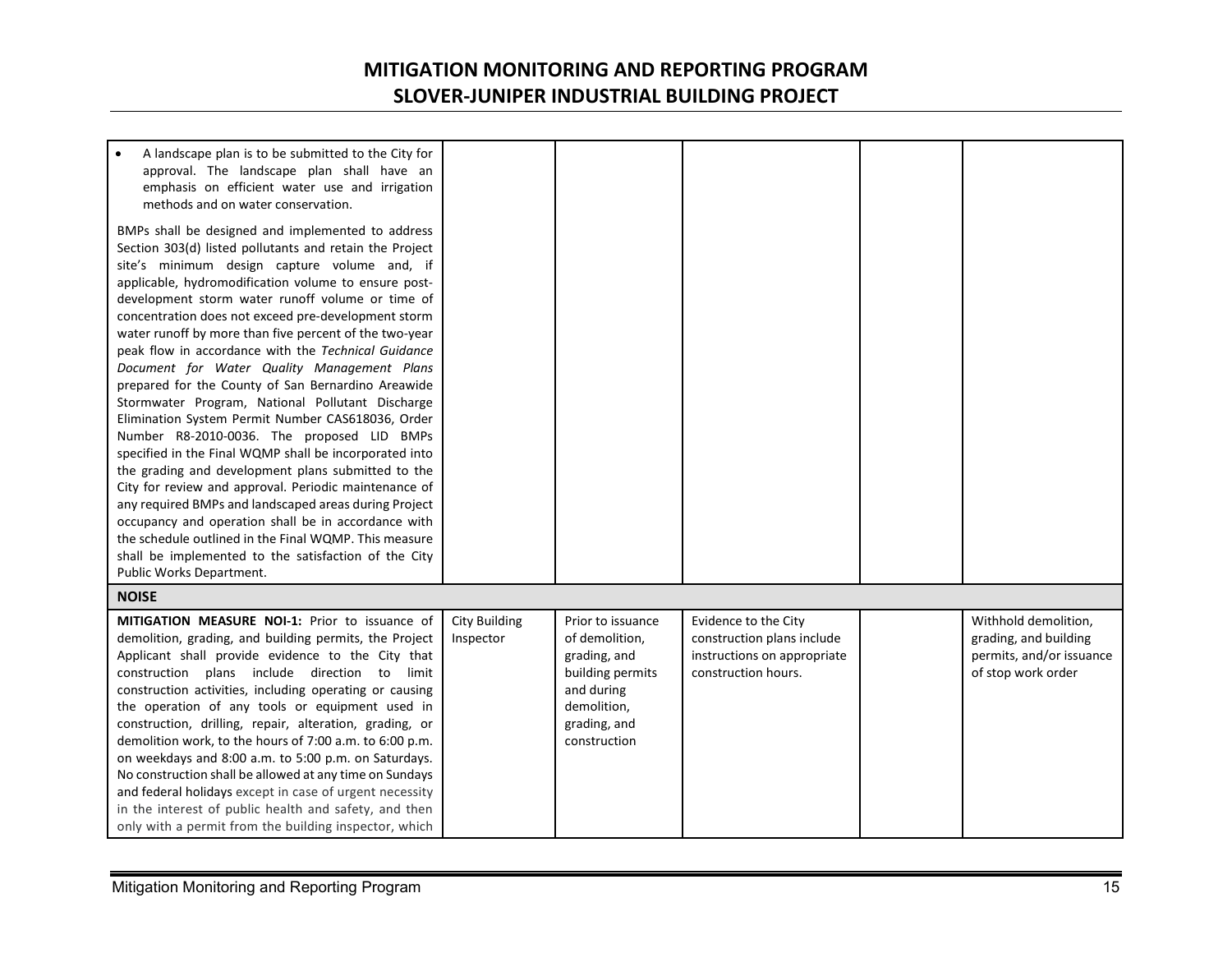| permit may be granted for a period not to exceed<br>three days or less while the emergency continues and<br>which permit may be renewed for periods of three<br>days or less while the emergency continues. This<br>measure shall be implemented to the satisfaction of the<br>City of Fontana Building Inspector.                                                                                                                                                                                                                                                                                                                                                                                                                                                                                                                                                                                                                                                                                                                                                                                                                                                                                                                                                                                                                                                                                                                                                                                                                                                                                                                                                                                                                                |                                   |                                                                                                      |                                                                                                                                                                                                                                                                                                                                                                                                                                                                                                                                                                                       |                                                                                         |
|---------------------------------------------------------------------------------------------------------------------------------------------------------------------------------------------------------------------------------------------------------------------------------------------------------------------------------------------------------------------------------------------------------------------------------------------------------------------------------------------------------------------------------------------------------------------------------------------------------------------------------------------------------------------------------------------------------------------------------------------------------------------------------------------------------------------------------------------------------------------------------------------------------------------------------------------------------------------------------------------------------------------------------------------------------------------------------------------------------------------------------------------------------------------------------------------------------------------------------------------------------------------------------------------------------------------------------------------------------------------------------------------------------------------------------------------------------------------------------------------------------------------------------------------------------------------------------------------------------------------------------------------------------------------------------------------------------------------------------------------------|-----------------------------------|------------------------------------------------------------------------------------------------------|---------------------------------------------------------------------------------------------------------------------------------------------------------------------------------------------------------------------------------------------------------------------------------------------------------------------------------------------------------------------------------------------------------------------------------------------------------------------------------------------------------------------------------------------------------------------------------------|-----------------------------------------------------------------------------------------|
| Mitigation Measure NOI-2: Prior to issuance of<br>demolition and grading permits, the Project Applicant<br>shall provide evidence to the City that the construction<br>contractor will prohibit the use of heavy construction<br>equipment (i.e., large bulldozers) along the Project<br>north and east construction boundaries. The<br>construction contractor shall ensure only small<br>bulldozers as defined in Table 7-4 of the Federal Transit<br>Administration (FTA) 2018 Transit Noise and Vibration<br>Impact Assessment Manual operate within five (5) feet<br>of the Project site's northern construction boundary (15<br>feet from the nearest structure) and within seven (7)<br>feet of the Project site's eastern construction boundary<br>(15 feet from the nearest structure). In addition, the<br>construction contractor shall ensure loaded trucks do<br>not operate within five (5) feet of the Project site's<br>northern construction boundary (15 feet from the<br>nearest structure) and within seven (7) feet of the<br>Project site's eastern construction boundary (15 feet<br>from the nearest structure) when the ground surface is<br>not paved or a smooth earthen surface. The Project<br>Applicant shall ensure temporary on-site signage is<br>placed in the immediate vicinity of the Project site's<br>northern and eastern construction boundaries notifying<br>construction personnel of the restrictions. An acoustical<br>engineer shall verify the erection of temporary signage<br>on the first day of demolition and construction activities<br>and pursuant to a weekly schedule thereafter. This<br>measure shall be implemented to the satisfaction of the<br>City of Fontana Building Inspector. | <b>City Building</b><br>Inspector | Prior to issuance<br>of demolition and<br>grading permits<br>and during<br>demolition and<br>grading | Evidence to the City:<br>1) Construction contractor<br>will prohibit the use of<br>heavy construction<br>equipment (i.e., large<br>bulldozers) along the<br>Project north and east<br>construction boundaries;<br>2) Temporary on-site<br>signage is placed in the<br>immediate vicinity of the<br>Project site's northern and<br>eastern construction<br>boundaries;<br>3) Retention of an<br>acoustical engineer to<br>verify erection of<br>temporary signage on the<br>first day of demolition and<br>construction activities and<br>pursuant to a weekly<br>schedule thereafter. | Withhold demolition<br>and/or grading permits,<br>and/or issuance of stop<br>work order |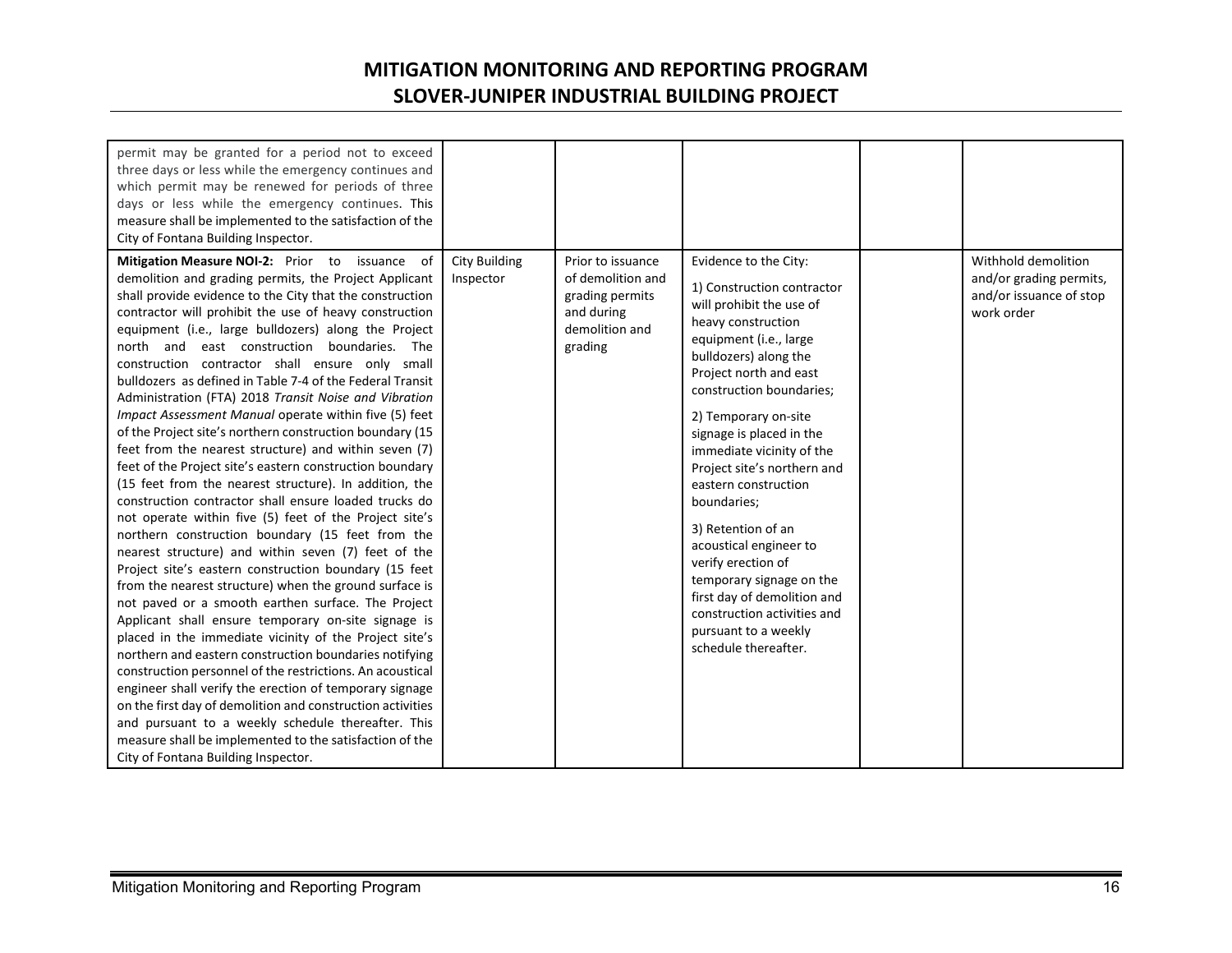#### **STANDARD CONDITIONS**

| Project Name: Slover-Juniper Industrial Building Project                                                                                                                                                                                                                                                                                                                                                                                                                                                                                                                                                                                                                                                                                                                                                                            |                                                     |                                         | Applicant:<br>Date:                                                                                                                                                                                                                                                                                                                                | Lebbea, LLC<br>September 14, 2020 |                                            |
|-------------------------------------------------------------------------------------------------------------------------------------------------------------------------------------------------------------------------------------------------------------------------------------------------------------------------------------------------------------------------------------------------------------------------------------------------------------------------------------------------------------------------------------------------------------------------------------------------------------------------------------------------------------------------------------------------------------------------------------------------------------------------------------------------------------------------------------|-----------------------------------------------------|-----------------------------------------|----------------------------------------------------------------------------------------------------------------------------------------------------------------------------------------------------------------------------------------------------------------------------------------------------------------------------------------------------|-----------------------------------|--------------------------------------------|
| <b>Standard Condition No. / Implementing Action</b>                                                                                                                                                                                                                                                                                                                                                                                                                                                                                                                                                                                                                                                                                                                                                                                 | Responsible<br>for Monitoring                       | <b>Timing of</b><br><b>Verification</b> | <b>Method of Verification</b>                                                                                                                                                                                                                                                                                                                      | <b>Verified</b><br>Date/ Initials | <b>Sanctions for</b><br>Non-<br>Compliance |
| <b>CULTURAL RESOURCES</b>                                                                                                                                                                                                                                                                                                                                                                                                                                                                                                                                                                                                                                                                                                                                                                                                           |                                                     |                                         |                                                                                                                                                                                                                                                                                                                                                    |                                   |                                            |
| STANDARD CONDITION CUL-1: Upon discovery of any<br>cultural, tribal cultural, or archaeological resources,<br>cease construction activities in the immediate vicinity of<br>the find until the find can be assessed. All cultural, tribal<br>cultural and archaeological resources unearthed by<br>Project construction activities shall be evaluated by the<br>qualified archaeologist and tribal monitor/consultant. If<br>the resources are Native American in origin, interested<br>Tribes (as a result of correspondence with area Tribes)<br>shall coordinate with the landowner regarding treatment<br>and curation of these resources. Typically, the Tribe will<br>request preservation in place or recovery for educational<br>purposes. Work may continue on other parts of the<br>project while evaluation takes place. | Community<br>Development<br>Director or<br>designee | During construction                     | Mandatory work stoppage if<br>cultural, tribal cultural, or<br>archaeological resources are<br>encountered and evidence<br>to the City that a qualified<br>archaeologist and tribal<br>monitor/consultant are<br>retained to provide<br>recommendations.                                                                                           |                                   | Issuance of a<br>stop work order           |
| <b>STANDARD CONDITION CUL-2: Preservation in place</b><br>shall be the preferred manner of treatment. If<br>preservation in place is not feasible, treatment may<br>include implementation of archaeological data recovery<br>excavation to remove the resource along the subsequent<br>laboratory processing and analysis. All Tribal Cultural<br>Resources shall be returned to the Tribe. Any historic<br>archaeological material that is not Native American in<br>origin shall be curated at a public, non-profit institution<br>with a research interest in the materials, if such an<br>institution agrees to accept the material. If no institution<br>accepts the archaeological material, they shall be offered<br>to the Tribe or a local school or historical society in the<br>area for educational purposes.          | Community<br>Development<br>Director or<br>designee | During construction                     | Evidence to the City that<br>1) Resources are preserved<br>in place or archaeological<br>data recovery excavation<br>is conducted.<br>2) All Tribal Cultural<br>Resources are returned<br>to the Tribe.<br>3) Historic archaeological<br>material that is not<br>Native American in origin<br>is curated at a public,<br>non-profit institution or |                                   | Issuance of a<br>stop work order           |